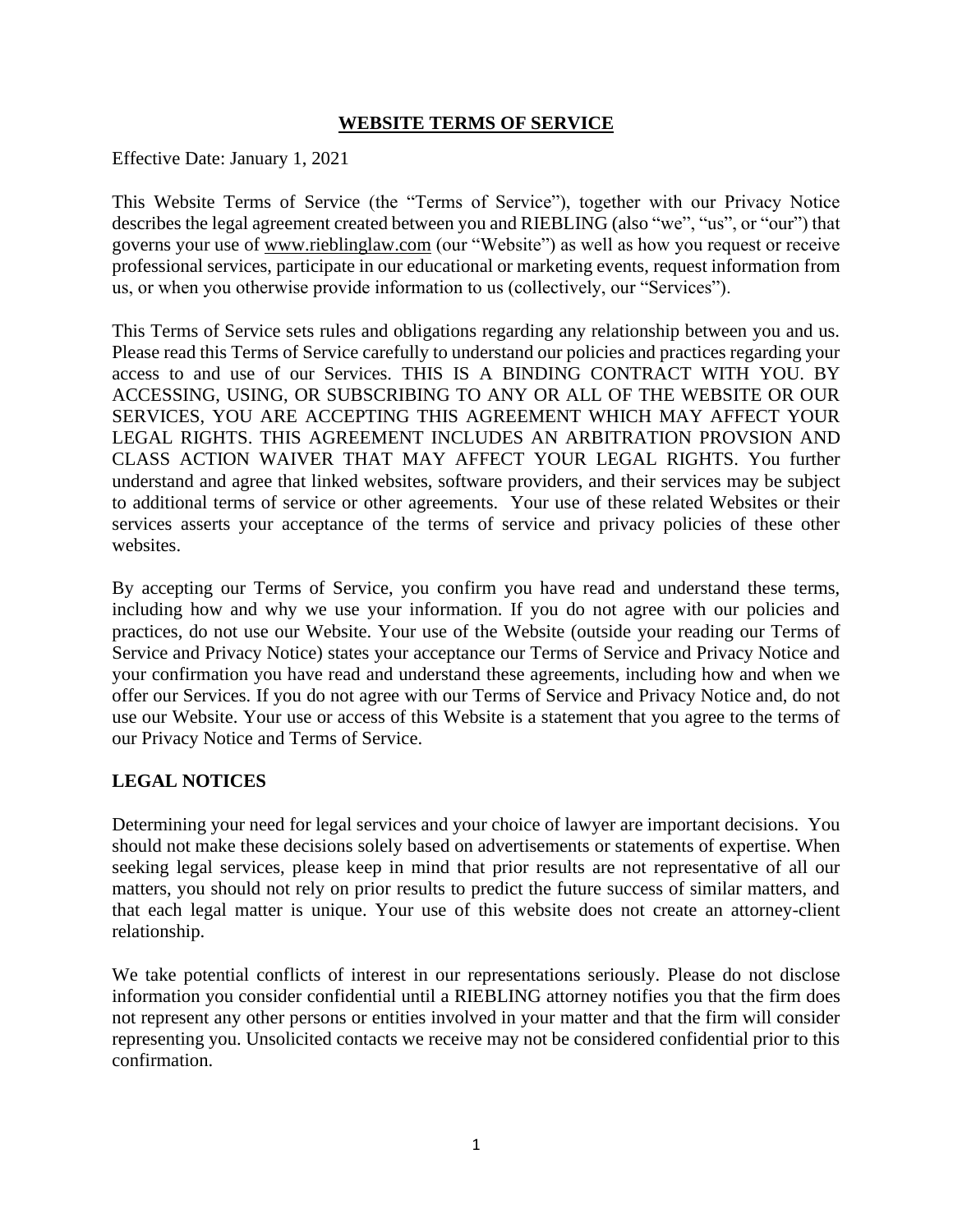### **LEGAL REPRESENTATION**

RIEBLING has established policies for entering into attorney-client relationships with others. These procedures include performing a conflicts check and executing an engagement letter with the potential client. Your use of our Website affirms you understand and agree that no attorneyclient relationship will be created without an engagement letter signed by the client or its representative. You further understand and agree that other actions such as using our Website, sending information to us, or speaking with a RIEBLING representative does not create an attorney-client relationship between you and RIEBLING. As such, you agree that communications between you and us will not be treated as confidential until you have signed an engagement letter with us that we have provided to you. If there is any conflict between these Terms of Service and any engagement letter or attachments to any engagement letter, the engagement letter and/or attachments to any engagement letter shall prevail and control over these Terms of Service.

# **COMMUNICATIONS**

Should you gain access to information not intended to be accessed by you, you agree that you shall immediately notify us and either return or lawfully destroy all copies of such information in your possession upon our request.

Regardless of whether an attorney-client relationship exists between you and us, you acknowledge that electronic mail and the Internet are generally insecure communications mediums. You further understand and accept that we cannot fully guarantee the confidentiality of any communication you make to us.

In consideration for access to our Website, you agree and accept that any of the following actions shall constitute a material breach of these Terms of Service (with the only exception being for accepted clients providing such information upon our specific request when directly related to our representation of you):

Using another person's communications mechanism such as electronic mail, or otherwise acting for or impersonating another person without that person's express permission.

Using our messaging service for any purpose that violates this Terms of Service or other of our posted policies, the laws of an applicable nation, state, or local laws or relevant. administrative agency policy or guideline.

• Transmitting any information that is either unlawful, obscene, defamatory, predatory of minors, threatening, harassing, abusive, slanderous, misleading, fraudulent, or hateful to any person, group, or entity.

Using our Services in a way that is intended to harm, or a reasonable person would understand would likely result in harm, to the user or others.

Transmitting any information that may infringe or otherwise violate the intellectual property, privacy, or publicity rights of others.

Collecting or accessing information from our Website using automated means without prior written permission, or attempting to access data you do not have permission to access.

Intentionally distributing any type of harmful computer code or doing anything that could disable, overburden, or impair the working or appearance of our Website or related Services.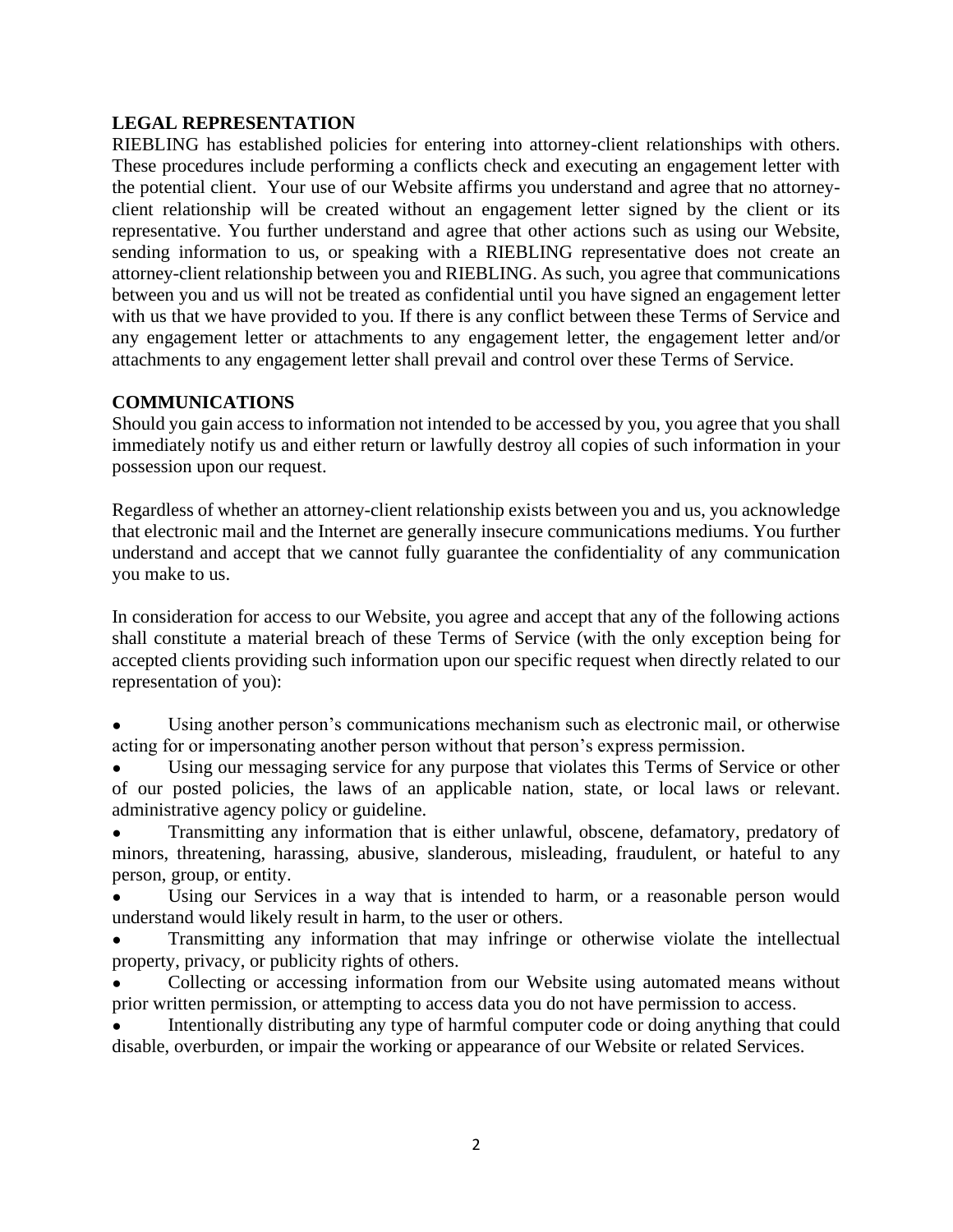All determinations regarding violation of this Terms of Service will be made at our sole discretion. We expressly reserve the right, again at our sole discretion, to terminate your access to our Services due to any act that would constitute a violation of this Agreement. Should there be any inconsistency between these Terms of Service and our Privacy Notice, these Terms of Service shall govern.

### **WEBSITE INFORMATION AND AVAILABILITY**

All information available on this Website is for general informational purposes only and is not a substitute for legal advice. This Website does not constitute specific legal advice or a substitute for advice from qualified counsel. Information on the Website may not reflect recent legal developments, may be inaccurate or incomplete, or may not apply to your jurisdiction. To be clear, we make no guarantees as to the availability, correctness, completeness, or accuracy of any information on our Website. We recommend you seek the advice of a qualified legal representative to understand your legal rights or responsibilities. You should never act or refrain from acting based on any information on our Website without first obtaining advice from qualified professional counsel.

Our Website may include hyperlinks to external websites with information about third party products and services. We have no control over external websites and are not responsible for their availability, content, terms of service, privacy practices, or security. As such, we do not endorse and are not responsible for any content, advertising, products, services, contracts, or other materials or information available from such external websites. We are not responsible for your use of, or reliance upon, any such materials or information on such external websites. We encourage you to review the terms of service and privacy policies of external websites to confirm their requirements are acceptable to you.

We take the confidentiality of our client's information seriously. We have confidentiality policies limiting access to and use of your information. We also have security measures to protect your information. Please see our Privacy Notice for further details. We ask that you also take your privacy seriously. You agree to take basic precautions to keep your information safe, including without limitation taking measures to ensure your computer, electronic mail, and Internet connection are secure.

We may make changes to the Website, our Terms of Service, or our Privacy Policy (including any information and policies linked to them), make changes in services described on the Website, or add new features at any time without notice. When we make material changes that modify how we use existing information about you, we will let you know by changing the date of this Terms of Service. We may also take other actions to notify you, but undertake no obligation to do so not required by applicable law. Any such change will become effective on the date we post the new Terms of Service on our Website and will apply to the greatest extent permitted by law. We encourage you to regularly check for updates to our Terms of Service and Privacy Notice in their entirety when there are updates.

# YOU AGREE AND ACCEPT THAT YOUR ACCESS TO OR USE OF OUR WEBSITE ON OR AFTER CHANGES TO THE AGREEMENT ARE POSTED TO OUR WEBSITE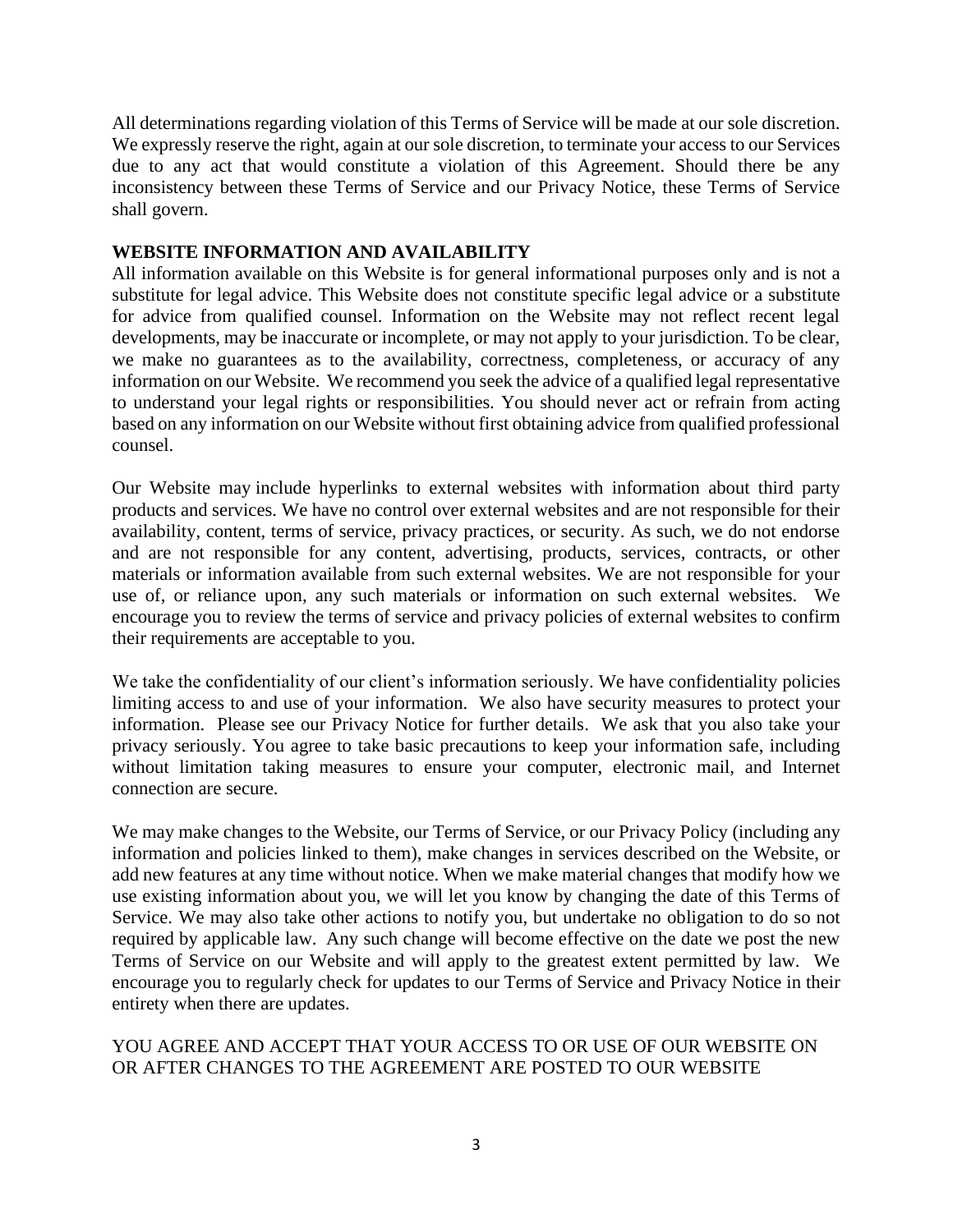CONSITUTES YOUR ACCEPTANCE OF THE AGREEMENT AS IT APPEARS AT THE TIME OF YOUR ACCESS TO OR USE OF THE WEBSITE.

### **CHILDREN UNDER THE AGE OF THIRTEEN**

Our Website is not intended for anyone under the age of thirteen years of age.

#### **DISCLAIMERS AND LIMITATION OF LIABILITY**

THE WEBSITE AND ALL CONTENT, INFORMATION, MATERIALS, PRODUCTS (INCLUDING SOFTWARE), OR SERVICES INCLUDED ON OR OTHERWISE MADE AVIALABLE TO YOU THROUGH THE WEBSITE ARE PROVIDED ON AN "AS IS" AND "AS AVAILABLE" BASIS WITH ALL FAULTS. NEITHER WE NOR ANY OTHER PERSON OR ENTITY MAKE ANY REPRESENTATIONS OR WARRANTIES OF ANY KIND, EITHER EXPRESS, IMPLIED, OR STATUTORY, INCLUDING BUT NOT LIMITED TO THE OPERATION OF THE WEBSITE OR THE INFORMATION, CONTENT, MATERIALS, PRODUCTS, (INCLUDING SOFTWARE) OR SERVICES INCLUDED ON OR OTHERWISE MADE AVAILABLE TO YOU THROUGH THE WEBSITE (INCLUDING HYPERLINKED WEBSITES). WE MAKE NO GUARANTEES THAT OUR WEBSITE, THE SERVICES PROVIDED THROUGH OUR WEBSITE, OR THE CONTENT AVAILABLE ON OUR WEBSITE WILL BE SAFE, SECURE, ERROR-FREE, OR AVAILABLE.

We do not warrant that the Website, any of our Services (including any software) included on or otherwise made available to you through the Website or hyperlinked websites, their servers, or electronic communications sent from us are free of viruses, worms, trojan horses, or any other harmful components. You are responsible for backing up your data on your computer hard drives so that you can reconstruct any lost data.

TO THE FULLEST EXTENT PERMISSIBLE BY APPLICABLE LAW, WE DISCLAIM ALL WARRANTIES, WHETHER EXPRESS, IMPLIED, OR STATUTORY, INCLUDING, BUT NOT LIMITED TO, IMPLIED WARRANTIES OF MERCHANTABILITY, FITNESS FOR A PARTICULAR PURPOSE, TITLE, AND NON-INFRINGEMENT OF THIRD-PARTY RIGHTS.

NO ORAL OR WRITTEN INFORMATION OR ADVICE CONTAINED IN THE WEBSITE OR GIVEN BY US OR ANY OTHER PERSON OR ENTITY (INCLUDING, WITHOUT LIMITATION, OUR EMPLOYEES AND REPRESENTATIVES) SHALL CREATE A WARRANTY NOR IN ANY WAY INCREASE THE SCOPE OF THIS WARRANTY.

YOUR USE OF THE WEBSITE IS VOLUNTARY AND AT YOUR OWN RISK. ANY REFERENCES TO SPECIFIC PRODUCTS OR SERVICES ON OUR WEBSITE DO NOT CONSTITUTE OR IMPLY A RECOMMENDATION OR ENDORSEMENT OF SUCH PRODUCTS OR SERVICES BY US UNLESS SPECIFICALLY STATED OTHERWISE.

UNDER NO CIRCUMSTANCES WHATSOEVER SHALL WE (RIEBLING) OR ANY OF OUR SPONSORS, MEMBERS, AFFILIATES, SUBSIDIARIES, EMPLOYEES, CONTRACTORS, AGENTS, CONTENT PROVIDERS, REPRESENTATIVES, DIRECTORS, SHAREHOLDERS, SUCCESSORS, ASSIGNS, OR ANY OTHER RELATED PERSONS OR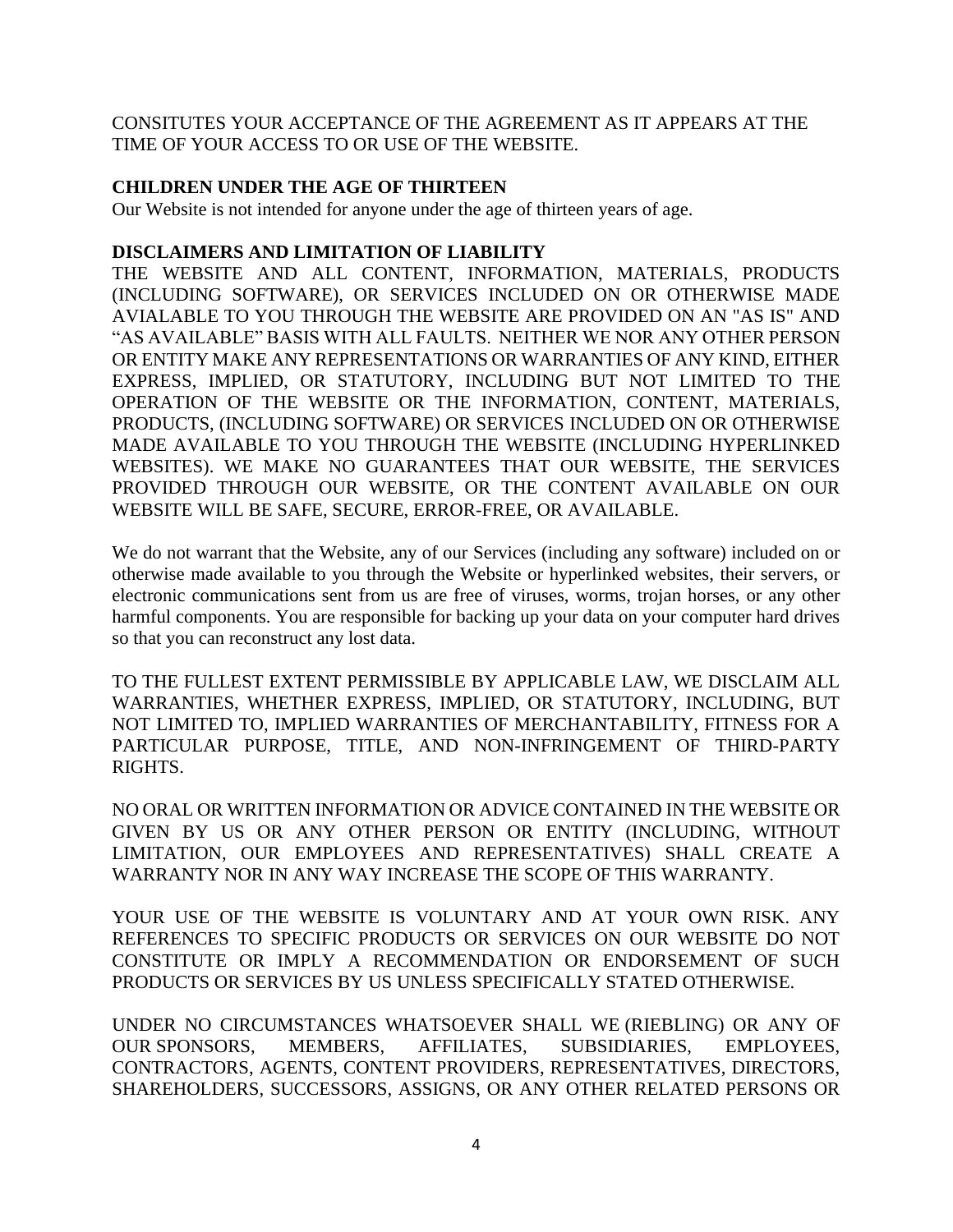ENTITIES BE LIABLE FOR ANY DIRECT, INDIRECT, INCIDENTAL, CONSEQUENTIAL, SPECIAL, EXEMPLARY, PUNITIVE OR OTHER DAMAGES (INCLUDING, WITHOUT LIMITATION, THOSE RESULTING FROM LOST PROFITS, LOST DATA, OR BUSINESS INTERRUPTION) ARISING OUT OF OR RELATING IN ANY WAY TO THE WEBSITE, ITS RELATED SERVICES AND PRODUCTS, CONTENT CONTAINED WITHIN THE WEBSITE, OR ANY HYPERLINKED WEBSITE, WHETHER BASED ON WARRANTY, CONTRACT, TORT OR ANY OTHER LEGAL THEORY AND WHETHER OR NOT ADVISED OF THE POSSIBILITY OF SUCH DAMAGES. YOUR SOLE REMEDY FOR DISSATISFACTION WITH OUR WEBSITE, ITS RELATED SERVICES AND/OR HYPERLINKED WEBSITES IS TO STOP USING THE WEBSITE OR THOSE SERVICES.

CERTAIN STATE LAWS DO NOT ALLOW SUCH DISCLAIMER OR LIMITATION OF WARRANTIES, LIMITATIONS OF LIABILITY, OR THE EXCLUSION FROM LIABILITY. IF THESE LAWS APPLY TO YOU, SOME OR ALL OF THE ABOVE DISCLAIMERS, EXCLUSIONS, OR LIMITATIONS MAY NOT APPLY TO YOU AND YOU MIGHT HAVE ADDITIONAL RIGHTS. SHOULD A RELEVANT JURISDICTION EXCLUDE OR LIMIT THE SCOPE OF THESE DISCLAIMERS, LIMITATIONS OF WARRANTIES, LIMITATIONS OF LIABILITY, OR EXCLUSIONS FROM LIABILITY, THESE TERMS WILL BE APPLIED TO THE GREATEST EXTENT PERMITTED BY THIS RELEVANT JURISDICTION.

#### **ARBITRATION AND CLASS ACTION WAIVER**

PLEASE READ THIS SECTION CAREFULLY. IT AFFECTS YOUR LEGAL RIGHTS, INCLUDING YOUR RIGHT TO FILE A LAWSUIT IN COURT.

You and RIEBLING agree that this Agreement affect interstate commerce and that the Federal Arbitration Act governs the interpretation and enforcement of these arbitration provisions. Notwithstanding the provision in the preceding paragraph with respect to applicable substantive law, any arbitration conducted pursuant to the terms of this Agreement shall be governed by the Federal Arbitration Act (9 U.S.C., Secs. 1-16). This Agreement and the rights of the parties hereunder shall be governed by and construed in accordance with the laws of the District of Columbia, exclusive of conflict or choice of law rules.

This Arbitration and Class Action Waiver is intended to be interpreted broadly and governs any and all dispute, controversies, or claims between you and RIEBLING, including but not limited to claims arising out of or relating to any aspect of your relationship with us, whether based in contract, tort, statute, fraud, misrepresentation or any other legal theory; claims that arose before this Agreement or any prior agreement (including, but not limited to, any content available on or through our Website); whether the claims asserted are arbitrable; and claims that may arise after the termination of the Agreement. The only disputes excluded from this broad prohibition are the litigation of certain intellectual property claims and small court claims. Disputes relating to the enforcement or validity of our, our licensors', or your intellectual property rights are specifically exempt from this arbitration provision. This clause shall not preclude parties from seeking provisional remedies in aid of arbitration from a court of appropriate jurisdiction. By agreeing to the Agreement, you agree to resolve any and all disputes with us as follows: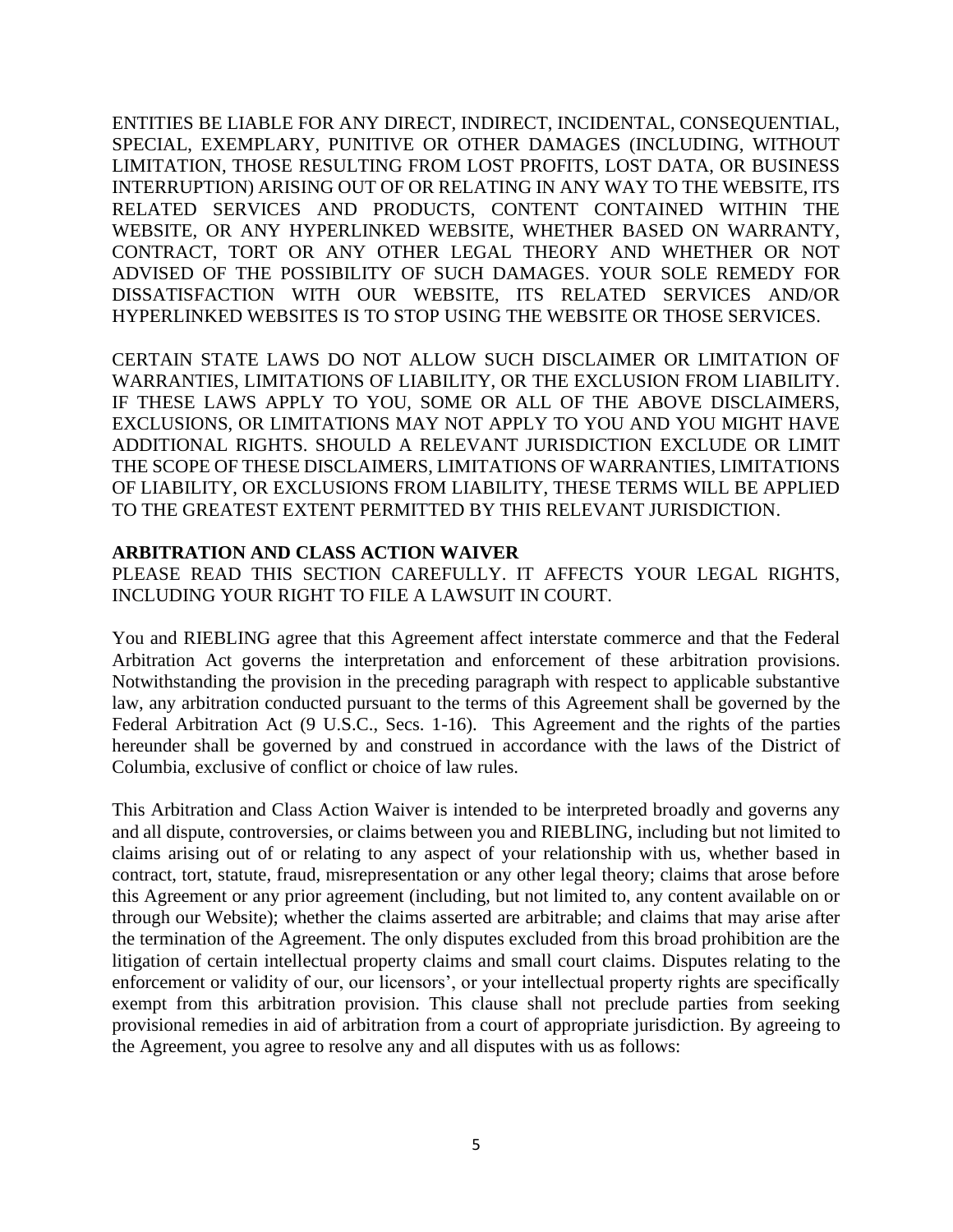#### Initial Dispute Resolution

Most disputes can be resolved without resort to litigation. If you have a dispute, send a Notice of Dispute by U.S. Mail to: RIEBLING; ATTN: Legal Department; 1717 Pennsylvania Avenue, NW, Suite 1025, Washington, D.C. 20006-3951. Tell us your name, address, how to contact you, what the problem is, and what you want. Except for certain intellectual property and small claims court claims, you agree to use your best efforts to settle any dispute, claim, question, or disagreement directly through consultation with us. You further agree that good faith negotiations shall be a condition to either you or RIEBLING initiating a lawsuit or arbitration. After forty-five (45) days, you or we may start an arbitration if the dispute is unresolved.

#### Small Claims Court

Instead of mailing a Notice of Dispute, you may sue us in small claims court in the county of your principal place of business or the District of Columbia, if you meet the court's requirements. We hope you will mail a Notice of Dispute and give us forty-five (45) days to try and resolve it, but you do not have to before going to small claims court.

#### Binding Arbitration

If an agreed-upon solution is not reached within a period of forty-five (45) days from the time informal dispute resolution is initiated under the Initial Dispute Resolution provision above, then either you or we may initiate binding arbitration as the sole means to resolve claims, subject to the terms set forth below. Specifically, all claims arising out of or relating to this Agreement (including the Terms of Use or Privacy Policy's formation, performance, and breach), your relationship with us, or your use of our Website shall be finally settled by binding arbitration administered by JAMS in accordance with the [JAMS Streamlined Arbitration Procedure Rules](https://www.jamsadr.com/rules-streamlined-arbitration/) for claims that do not exceed \$250,000 and the [JAMS Comprehensive Arbitration Rules](https://www.jamsadr.com/rules-comprehensive-arbitration/) and Procedures for claims exceeding \$250,000 in effect at the time the arbitration is initiated, excluding any rules or procedures governing or permitting class actions. The Tribunal will consist of one arbitrator. The place of arbitration will be the District of Columbia. The language to be used in the arbitral proceedings will be English. The arbitrator, and not any federal, state, or local court or agency, shall have exclusive authority to resolve all disputes arising out of or relating to the interpretation, applicability, enforceability, or formation of the Agreement, including but not limited to any claim that all or any part of these Terms of Use or Privacy Policy is void or voidable, whether a claim is subject to arbitration, or the question of waiver by litigation conduct. The arbitrator shall be empowered to grant whatever relief would be available in a court under law or in equity. The arbitrator's award shall be written and shall be binding on the parties and may be entered as a judgment in any court of competent jurisdiction. To the extent the filing fee for the arbitration exceeds the cost of filing a lawsuit, we will pay the additional cost. If the arbitrator finds the arbitration to be non-frivolous, we will pay the fees invoiced by JAMS, including filing fees and arbitrator and hearing expenses. You are responsible for your own attorneys' fees unless the arbitration rules and/or applicable law provide otherwise.

You and we understand that, absent this mandatory arbitration provision, you and we would have the right to sue in court and have a jury trial. You and we further understand that, in some instances, the costs of arbitration could exceed the costs of litigation and the right to discovery may be more limited in arbitration than in court.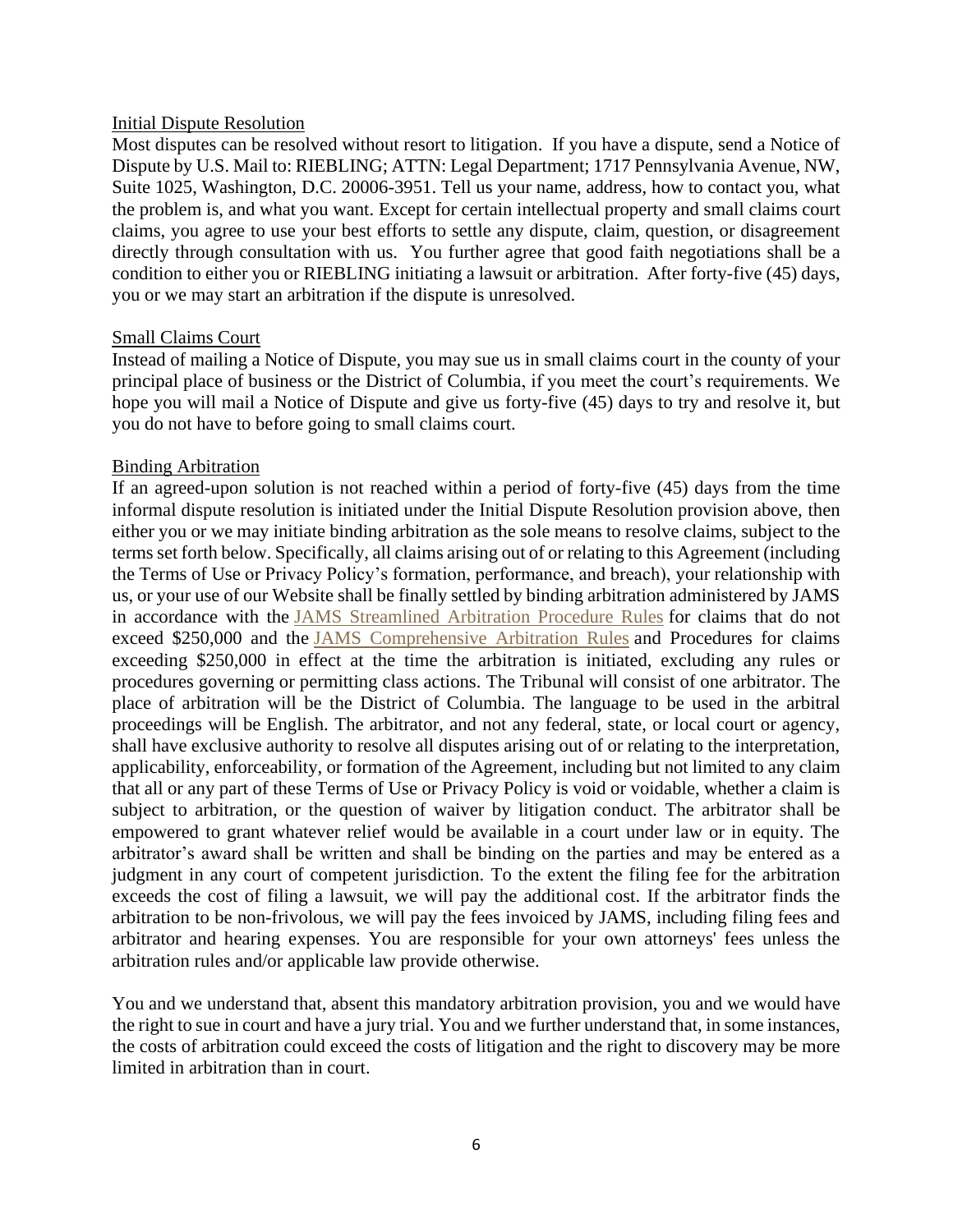You and we must file in small claims court or arbitration any claim or dispute (except intellectual property disputes) within one year from when it first could be filed. Otherwise, the claim is permanently barred.

You may reject any change we make to this Arbitration Agreement (other than address changes) by sending us notice within thirty (30) days of the change by U.S. Mail to 1717 Pennsylvania Avenue, NW, Suite 1025, Washington, D.C. 20006-3951. If you do, the most recent version of this Arbitration Agreement before the change you rejected will apply.

### Class Action Waiver

You and we further agree that the arbitration shall be conducted in their individual capacities only and not as a class action or other representative action, and that you and we expressly waive their right to file a class action or seek relief on a class basis. YOU AND WE AGREE THAT EACH MAY BRING CLAIMS AGAINST THE OTHER ONLY IN YOUR OR OUR INDIVIDUAL CAPACITY, AND NOT AS A PLAINTIFF OR CLASS MEMBER IN ANY PURPORTED CLASS OR REPRESENTATIVE PROCEEDING. If any court or arbitrator determines that the class action waiver set forth in this paragraph is void or unenforceable for any reason or that an arbitration can proceed on a class basis, then the arbitration provisions set forth above shall be deemed null and void in their entirety and the parties shall be deemed to have not agreed to arbitrate disputes.

### Exception for Litigation of Intellectual Property and Small Claims Court Claims

Notwithstanding the parties' decision to resolve all disputes through arbitration, either party may bring enforcement actions, validity determinations or claims arising from or relating to validity of the intellectual property in the U.S. Patent and Trademark Office or the U.S. Copyright Office to determine the validity of its intellectual property rights ("intellectual property rights" means patents, copyrights, moral rights, trademarks, and trade secrets, but not privacy or publicity rights). Either party may also seek relief in a small claims court for disputes or claims within the scope of that court's jurisdiction.

### 30-Day Right to Opt Out

You have the right to opt out and not be bound by the arbitration and class action waiver provisions set forth above by sending written notice of your decision to opt out to [info@rieblinglaw.com](mailto:info@rieblinglaw.com) with the subject line, "ARBITRATION AND CLASS ACTION WAIVER OPT-OUT." The notice must be sent within thirty (30) days of your agreement to these Terms (use of the Website); otherwise, you shall be bound to arbitrate disputes in accordance with the terms of those paragraphs. If you opt out of these arbitration provisions, we also will not be bound by them.

#### Changes to This Section

We will provide thirty (30) days' notice of any changes to this section by posting on the Website the new effective date or sending you a message. Amendments will become effective thirty (30) days after they are posted on the Website or sent to you. Changes to this section will otherwise apply prospectively only to claims arising after the thirtieth (30th) day. If a court or arbitrator decides that this subsection on "Changes to This Section" is not enforceable or valid, then this subsection shall be severed from the section entitled "Arbitration and Class Action Waiver," and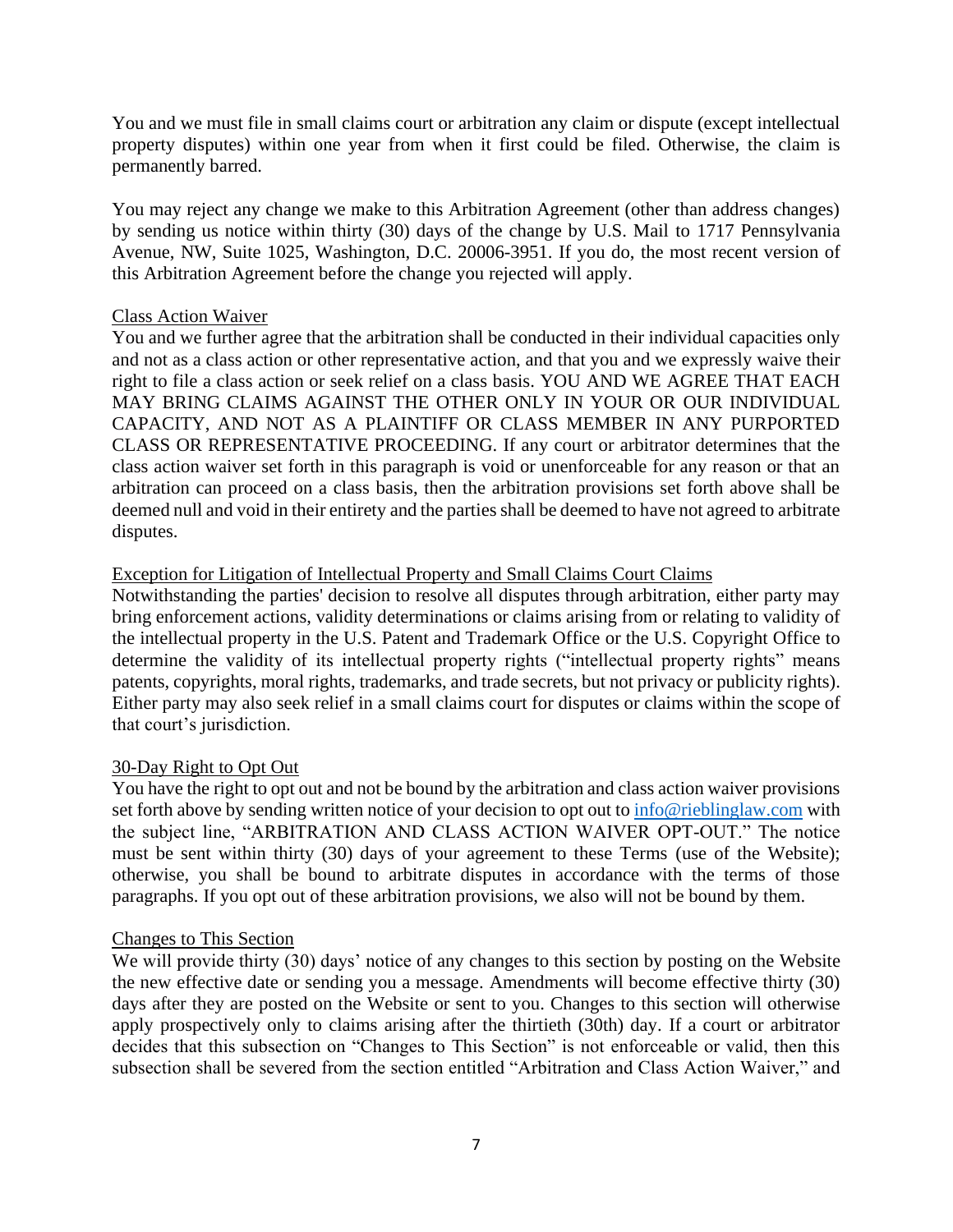the court or arbitrator shall apply the first Arbitration and Class Action Waiver section in existence after you began using the Services.

### Survival

This Arbitration and Class Action Waiver section shall survive any termination of the Agreement.

### Severability

If the arbitration agreement or class action waiver is found to be illegal or unenforceable as to all or some parts of a dispute, those parts will not be arbitrated but will proceed in court, with the rest proceeding in arbitration. If any other provision of this Arbitration Agreement and Class Action Waiver is found to be illegal or unenforceable, that provision will be severed but the rest of this Arbitration Agreement and Class Action Waiver still applies.

# **INDEMNIFICATION**

You agree to defend, indemnify, and hold harmless RIEBLING and third parties who contribute to the Website from any loss, damage, or cost (including attorneys' fees) resulting from your violation of the Terms of Service.

### **CHOICE OF LAW**

For any claim, cause of action, or dispute you have against us that arises out of or relates to the Agreement or our services, you agree that it will be governed by and construed in accordance with the laws of the District of Columbia, without giving effect to its principles or rules of conflict of laws to the extent such principles or rules would require or permit the application of the laws of another jurisdiction. Should any version of the Uniform Computer Information Transactions Act be enacted as part of District of Columbia law, the statute shall not govern any aspect of this Agreement.

# **INTELLECTUAL PROPERTY**

Unless stated otherwise, all rights in the company names, trade names, logos, service marks, or trade dress, whether or not appearing in large print or with the trademark symbol (collectively the "Trademarks") displayed on the Website belong exclusively to us their respective owners. You shall not imitate, dilute, or make use of these Trademarks in a way that could reasonably be considered confusing or misleading under national and international trademark laws. You may not make unauthorized use of Trademarks, including use of metatags or in any other fashion that may create a false or misleading impression of affiliation or sponsorship with us or a third party. Any use (or misuse) of the Trademarks or any materials, except as permitted herein, is expressly prohibited. Nothing stated or implied on the Website grants you any license or right to our intellectual property, or that of any third party beyond your individual viewing of this Website.

Unless stated otherwise, all content on our Website, including text, graphics, logos, icons, photos, images, forms, audio, video, and software, is either our or our licensors' property and is protected by United States and international copyright laws. We allow you to view or download a single copy of the material on the Website solely for your personal, noncommercial use. Any use of these materials, or of any materials contributed to the Website by others, on any other website or networked computer environment for any purpose, is prohibited unless we specifically authorize otherwise in writing.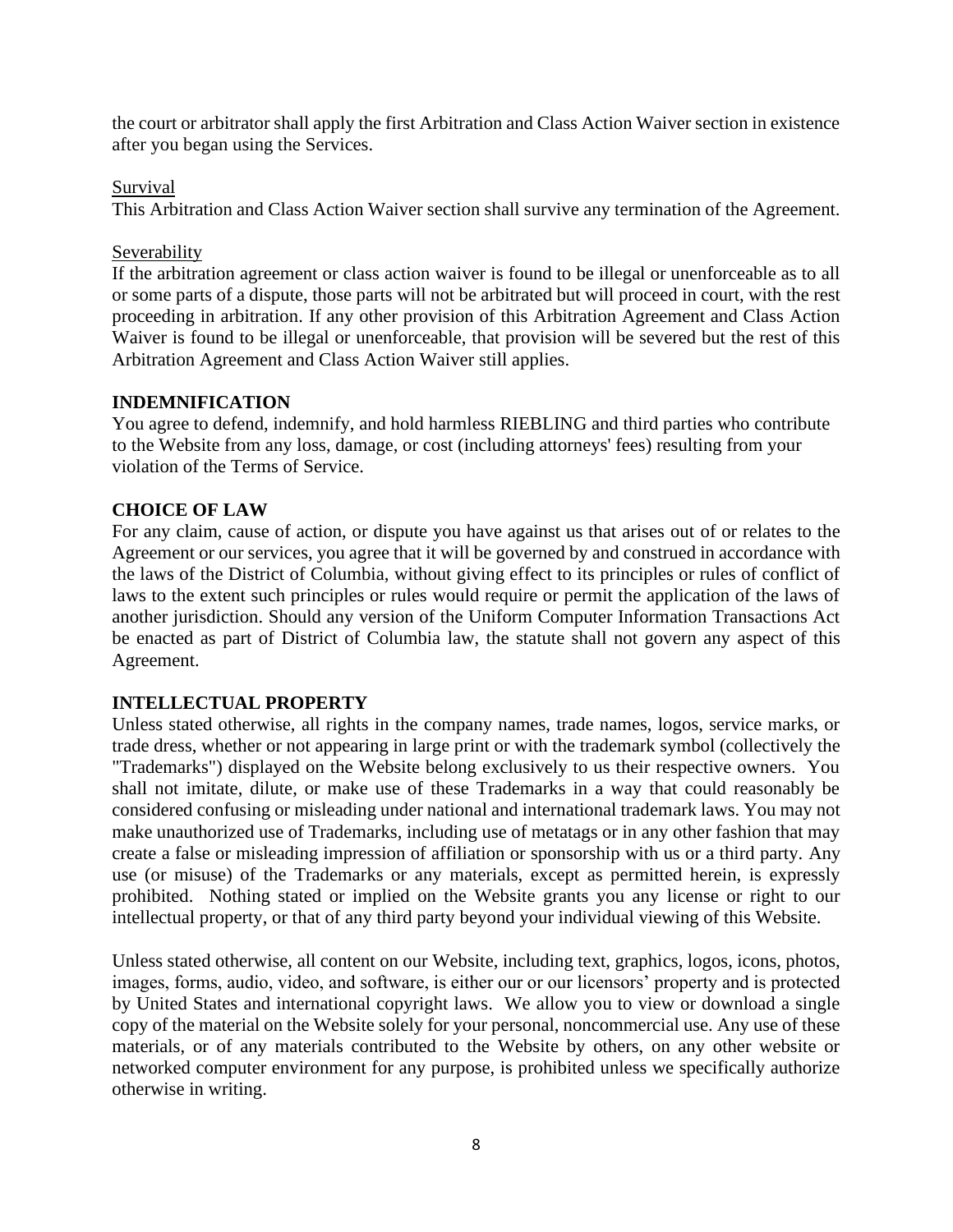We reserve any rights not expressly granted by this Terms of Service or our Privacy Notice. Content and features of the Website are subject to change or termination without notice and at our sole discretion.

### **DMCA TAKEDOWN POLICY**

The Digital Millennium Copyright Act of 1998 (the "DMCA") provides recourse for copyright owners who believe that material appearing on the Internet infringes their rights under U.S. copyright law. If you have a good faith belief that any information or materials appearing on our Website infringe your copyright, you (or your agent) may send us a notice requesting removal of the information, or that access to the information be blocked.

Should you have a good faith belief that a notice of copyright infringement has been wrongly filed against you, the DMCA permits you to send us a counter-notice. Notices and counter-notices must meet statutory requirements imposed by the DMCA. One place to find more information is the U.S. Copyright Office website.

In accordance with the DMCA, we have designated an agent to receive notification of alleged copyright infringement in accordance with the DMCA. Any written Notification of Claimed Infringement should comply with Title 17, United States Code, Section 512(c)(3)(A) and should be provided in writing to our designated agent as follows:

Agent: DMCA Compliance Department Address: RIEBLING ATTN: DMCA Compliance Department 1717 Pennsylvania Avenue, NW, Suite 1025 Washington, D.C. 20006-3951 Email: info@rieblinglaw.com Telephone: (202) 631-2021 (This information is for copyright-related complaints only. No solicitations.)

Please note: If you materially misrepresent that online material, product, or activity is infringing your copyrights, you may be liable for damages (including court costs and attorneys' fees) and could be subject to criminal prosecution for perjury. We suggest that you consult your legal advisor before filing a notice or counter-notice.

### **OTHER TERMS**

Your right to use or access the Website is personal and specific to you. You may not assign or transfer your right to use or access the Website to any third party. We reserve the right to assign and transfer user information to a successor-in-interest or new owner if or when we, or a service we provide, are acquired in whole or in part by or merged with another entity or organization.

If any of these conditions are deemed invalid, void, or for any reason unenforceable, that condition shall be deemed removed from this Agreement and shall not affect the validity and enforceability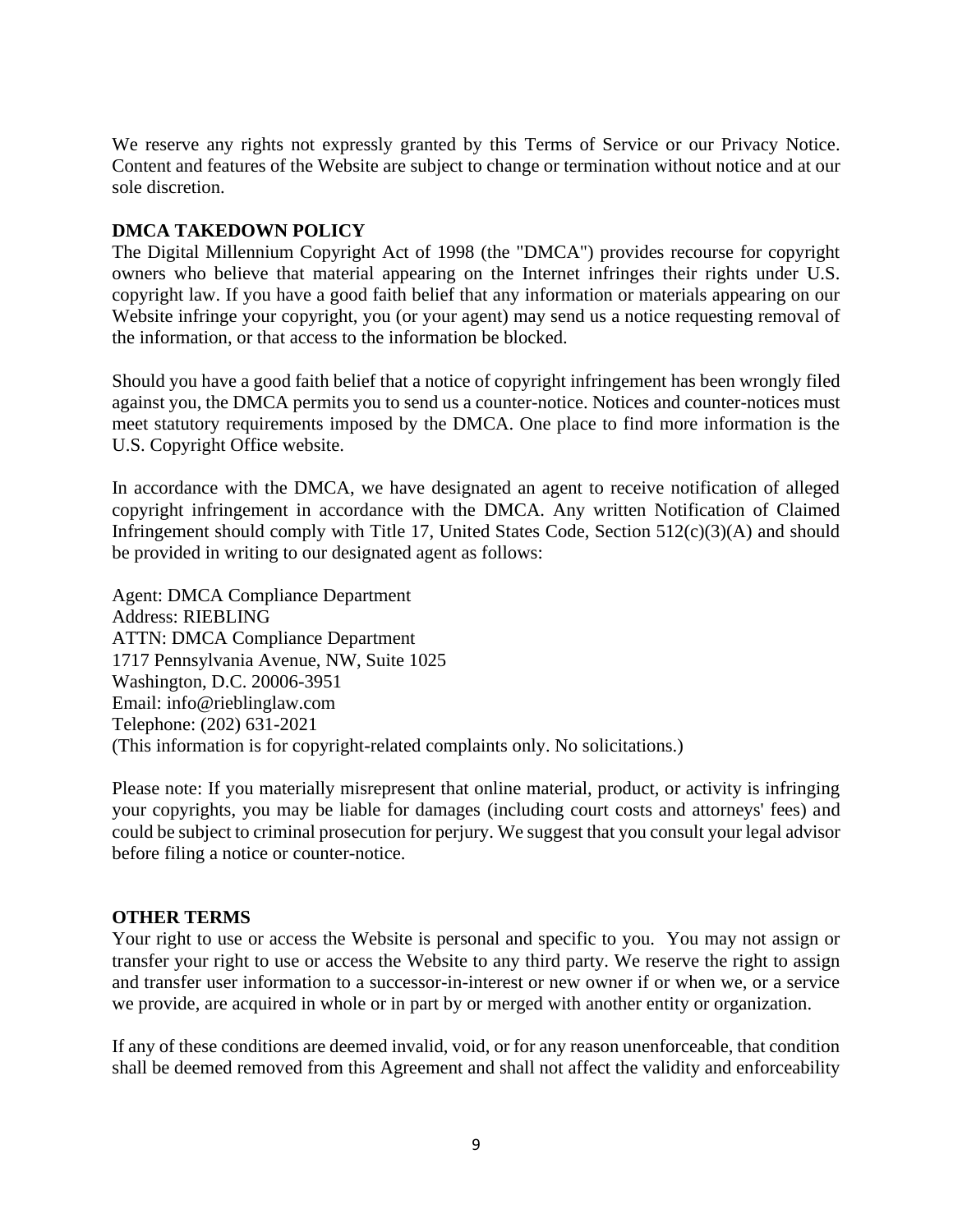of any remaining conditions. The remainder of the Agreement will be interpreted to include the provision to the greatest extent permitted by law.

We only consent to links to our Website where the hyperlink and the pages that are activated by the link do not: (a) create frames around any page on this Website or use other techniques that alter in any way the visual presentation or appearance of any content within this site; (b) misrepresent your relationship with us; (c) imply that we approves or endorses you, your website, or your service or product offerings; or (d) present false or misleading impressions about us or otherwise damage the goodwill associated with our name or trademarks. As a further condition to being permitted to link to this site, you agree that we may at any time, in our sole discretion, terminate permission to link to our Website. In such event, you agree to immediately remove all links to our Website and to cease any related use of our intellectual property.

You agree that no joint venture, partnership, employment, or agency relationship exists between you and us as a result of this Terms of Service or your access to and use of the Website. Any failure by us to enforce any provisions of the Terms of Service or Privacy Notice, or to respond to a breach of these agreements by you or other parties, shall not in any way waive our right to subsequently enforce them regarding similar breaches.

If any provision of this Terms of Service or our Privacy Notice is declared invalid by a court of competent jurisdiction, such provision shall be ineffective only to the extent of such invalidity, so that the remainder of that provision and all remaining provisions of this Terms of Service or our Privacy Notice will continue in full force and effect.

We reserve all rights not expressly granted to you.

# **OTHER PROFESSIONAL RESPONSIBILITY MATTERS**

Our Website is not intended to be an advertisement or solicitation and should not be considered as such to the greatest extent permitted by applicable law or regulation.

Our principal office is our Washington, DC office. Peter J. Riebling is the responsible attorney for this office.

While RIEBLING attorneys practice law in our office and in other jurisdictions, each RIEBLING attorney is only licensed to practice in the jurisdictions designated in their respective attorney biography. None of our attorneys hold certifications or are recognized as specialists by a professional authority or government branch unless specifically stated otherwise by their attorney biography.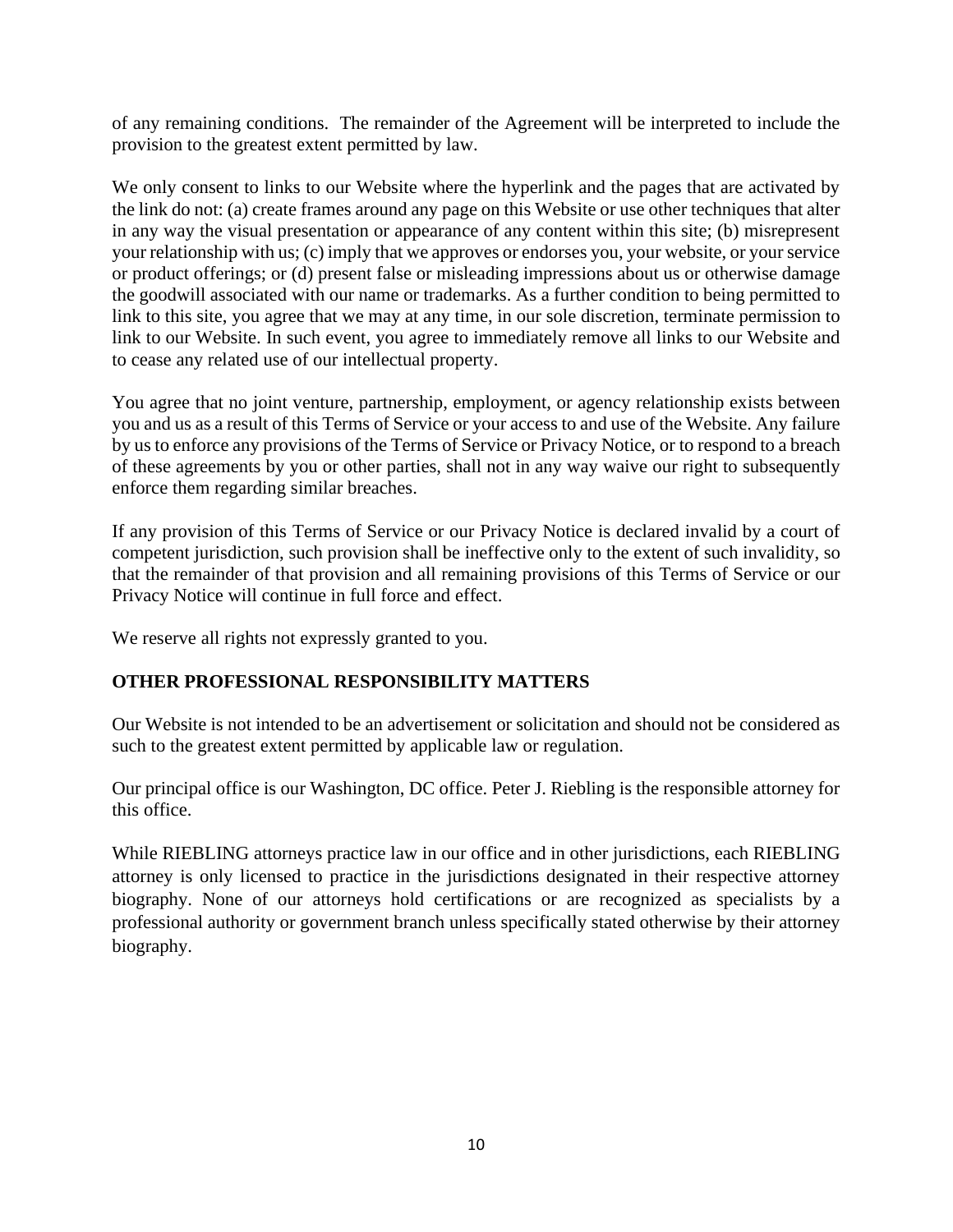#### **WEBSITE PRIVACY NOTICE**

Determining your need for legal services and your choice of lawyer are important decisions. You should not make these decisions solely based on advertisements or statements of expertise. When seeking legal services, please keep in mind that prior results are not representative of all our matters, you should not rely on prior results to predict the future success of similar matters, and that each legal matter is unique. Your use of this website does not create an attorney-client relationship.

We take potential conflicts of interest in our representations seriously. Please do not disclose information you consider confidential until a RIEBLING attorney notifies you that the firm does not represent any other persons or entities involved in your matter and that the firm will consider representing you. Unsolicited contacts we receive may not be considered confidential prior to this confirmation.

Effective Date: January 1, 2021 Last Updated: July 15, 2021

This Website Privacy Notice (the "Privacy Notice"), together with our Terms of Service, describes how and why RIEBLING ("we", "us", or "our") collect, use, share, and store your information, including Personal Information. Personal Information is information that either reveals your specific identity, or directly relates to you as an individual. Personal Information we collect may include your name, postal address, email address, phone number and IP address. Personal Information covers our interactions with you when we receive or collect information from or about you, including when you visit, access or use [www.rieblinglaw.com](http://www.rieblinglaw.com/) (our "Website") or any of our social media locations, request or receive professional services, send us emails or correspondence or when we receive or are copied on any emails or correspondence, participate in our educational or marketing events, request information from us, or when you otherwise provide information to us (collectively, our "Services").

This policy applies to Personal Information that we collect through the Website, any social media locations, and email messages. It also applies to Personal Information we receive through other means, such as through our legal services, third-party service providers such as email and office services, or other third-party applications (including advertising) that connects with the Website.

Please read this policy carefully to understand our policies and practices regarding your Personal Information and how we will treat it. Your use of the Website, our social media locations, and our inclusion on any emails or correspondence (outside reading our Privacy Notice and Terms of Service) manifests your assent agreement and acceptance of our Privacy Notice and Terms of Service and your confirmation you have read and understand these agreements, terms and conditions, including how and why we use your Personal Information. If you do not agree with our Privacy Notice and Terms of Service, do not use our Website. Your use or access of this Website is a statement that you agree to the terms of our Privacy Notice and Terms of Service.

This Privacy Notice may change from time to time, and your continued use of the Website and any social media locations after we make changes shows acceptance of and assent and agreement to those changes. If we make updates, we will notify you by revising the date at the top of the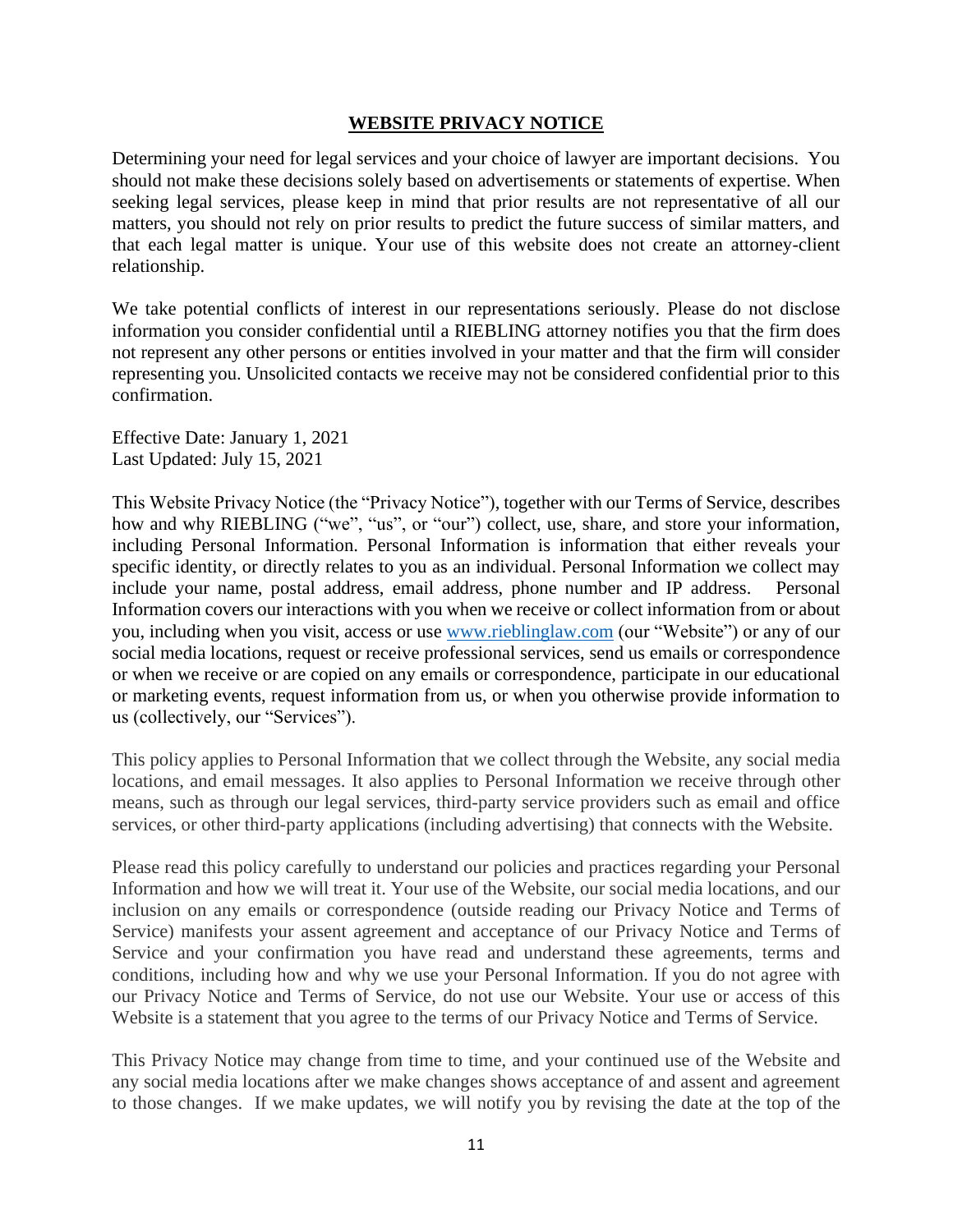Privacy Notice. If required by law, we may also provide you with additional notice such as by email or a message on the Website homepage or elsewhere. We recommend you check this Privacy Notice periodically for updates. For people located in the European Economic Area ("EEA"), please review the "European Data Protection" section along with the other information in this Privacy Notice. The "European Data Protection" section contains information about how your Personal Information is processed, as required by European data protections laws.

### **INFORMATION COLLECTION**

We and our third-party service providers collect information about you and your use of the Services through various means, including when you provide information to us and when we automatically collect information about you when you access, use, or interact with the Services. "Personal Information" is information that reveals your specific identity or directly relates to you as an individual. Personal Information we collect may include your name, postal address, email address, phone number, IP address, and technical information about the device you use to access our Website and/or social media locations.

### **Information You Provide to Us**

We collect or receive information from and about those who seek or are provided with legal services from the firm, as well as others involved parties. Information we collect from our clients may include a wide array of sensitive personal information about our clients, their employees, representatives, associates, family members, and other third parties. We may collect or receive information about the legal matter. We may also collect information about our clients and prospective clients, including financial and business information. This information may come from you directly or through your access or use of our Services, or using collaboration tools such as email, shared files, social media interactions, or other communications. Types of information we may collect can include your name, postal or email address, phone number, business contact information, demographic information, and any other information you choose to provide. Job applicants may be requested to provide additional information about their background, including federal identification numbers, work history, and licensures. We ask that you provide us with only the minimum amount of personal information necessary for us to perform the legal services you request. You are responsible for obtaining any approvals, authorizations, consents, permissions, and permits required with providing information to us, whether about yourself or a third party.

### **Information We Collect Automatically**

We automatically collect certain information about you when you use or access the Services, the Website and/or social media locations. We use automatic data collection and analytics technologies to collect information about your equipment, domain name, patterns of use, communication data and the resources that you access and use on the Services. This information may include your internet protocol address, your Internet Service Provider, unique identifiers, log files, browsing and navigation patterns, the name and version of your operating system, the name and version of your browser, the date and time of your visit, and the pages you visit on our Website. This information may be gathered in the aggregate or be specific to you. We and our service providers may use it to improve our Services, Website and/or social media locations, for our marketing efforts, or for security or fraud prevention.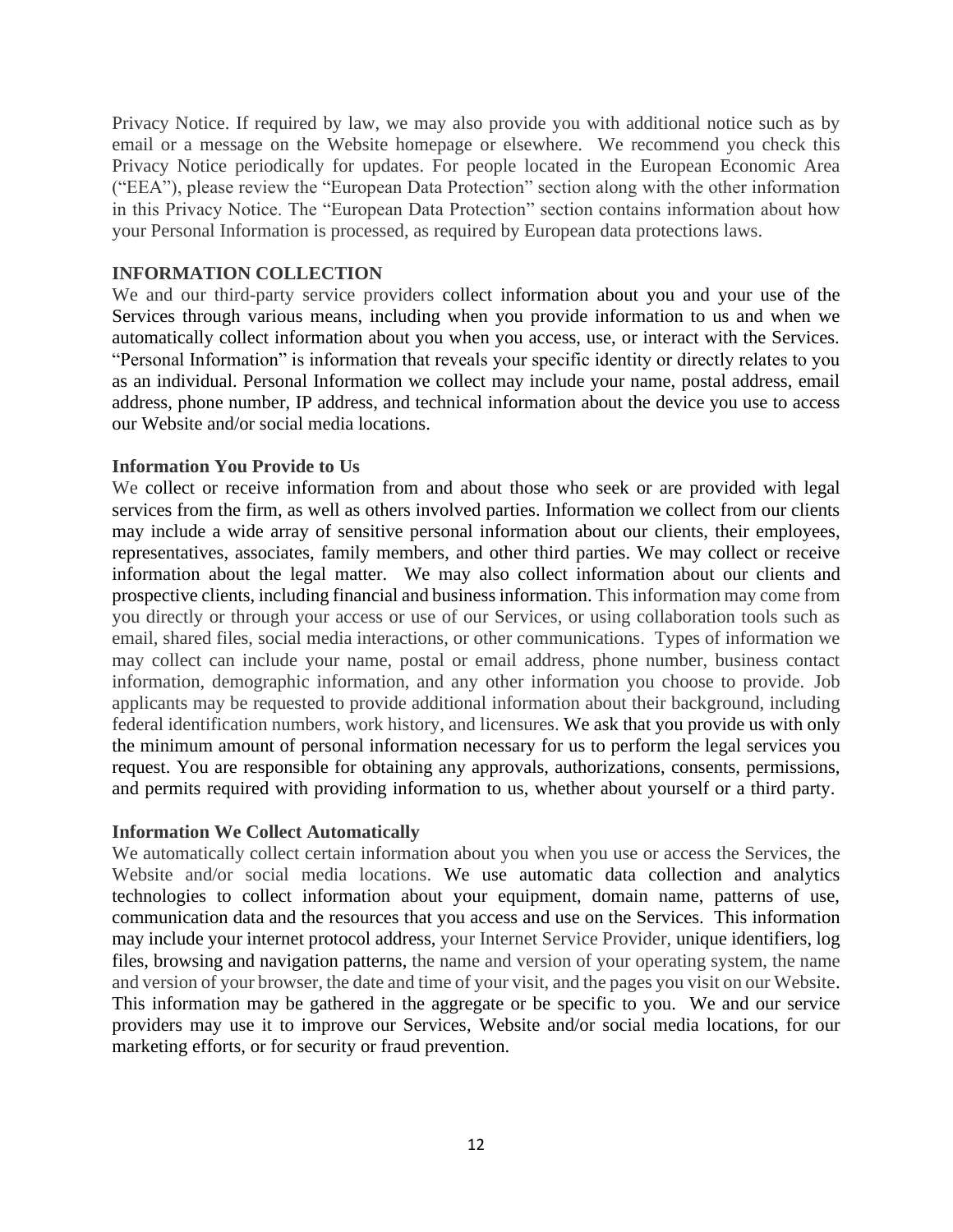### **Cookies, Web Beacons, Links, And Other Tracking Technologies**

We or our service providers may gather information about your interaction with the Services, Website and/or social media platforms through use of cookies, web beacons, pixel tags, links, or other tracking technologies. This data helps us improve our content and overall provision of our Services, Website and/or social media locations, and in some cases the broaden the Services we provide.

One or more Internet "cookies" may be placed on your computer or phone. The information we receive from these cookies may sometimes enable us to make our Services more helpful for you, or may be used to send you advertisements and marketing. A cookie consists of a unique identifier. We may use either "session" or "persistent" cookies. Session cookies are temporary and expire after you close your browser. Session cookies help customize your experience on our Website and track how you navigate the Website. Persistent cookies may remain on your computer.

You may have software on your computer that will allow you to decline or deactivate Internet cookies. If you decide to decline or deactivate Internet cookies, some features of our Website may not work properly for you. For instructions on how to remove cookies from your hard drive, go to your browser's website. Further information regarding cookies may be available on other websites or from your Internet service provider.

We may also use "Web beacons" to collect information about your response to our email communications as well as for other purposes. Web beacons are tiny images, placed on a website page or email that can tell us if you visited a particular page on our Website. If you set your browser to decline or deactivate cookies, Web beacons cannot function and some Website functionality may be lost.

Through these technologies we may collect information about your use of the Services and other online activities while you are using our Services and afterwards. Such data may include analytics information, sites visited before or after visiting the Services, and tracking of your interactions with or emails or other content.

At this time our Website does not honor a browser's signal or header request not to track a user's activity.

### **Analytics Information**

We or our service providers may use data analytics to ensure our Website's functionality, as well for other reasons, such as to monitor and improve our Services. This information may be collected either directly or through service providers acting on our behalf. Similarly, mobile analytics software may be used to monitor and improve how our Services are provided on your phone or mobile device. This software may collect information about how you use the Services, performance data and failures, and other aggregate or individual matters.

### **Sample Third-Party Vendors**

We may utilize Google Analytics, an analysis service provided by Google, to better understand your use of the Website. Google Analytics collects information such as how often users visit our Website, what pages the user visits, and what other sites they used prior to visiting our Website.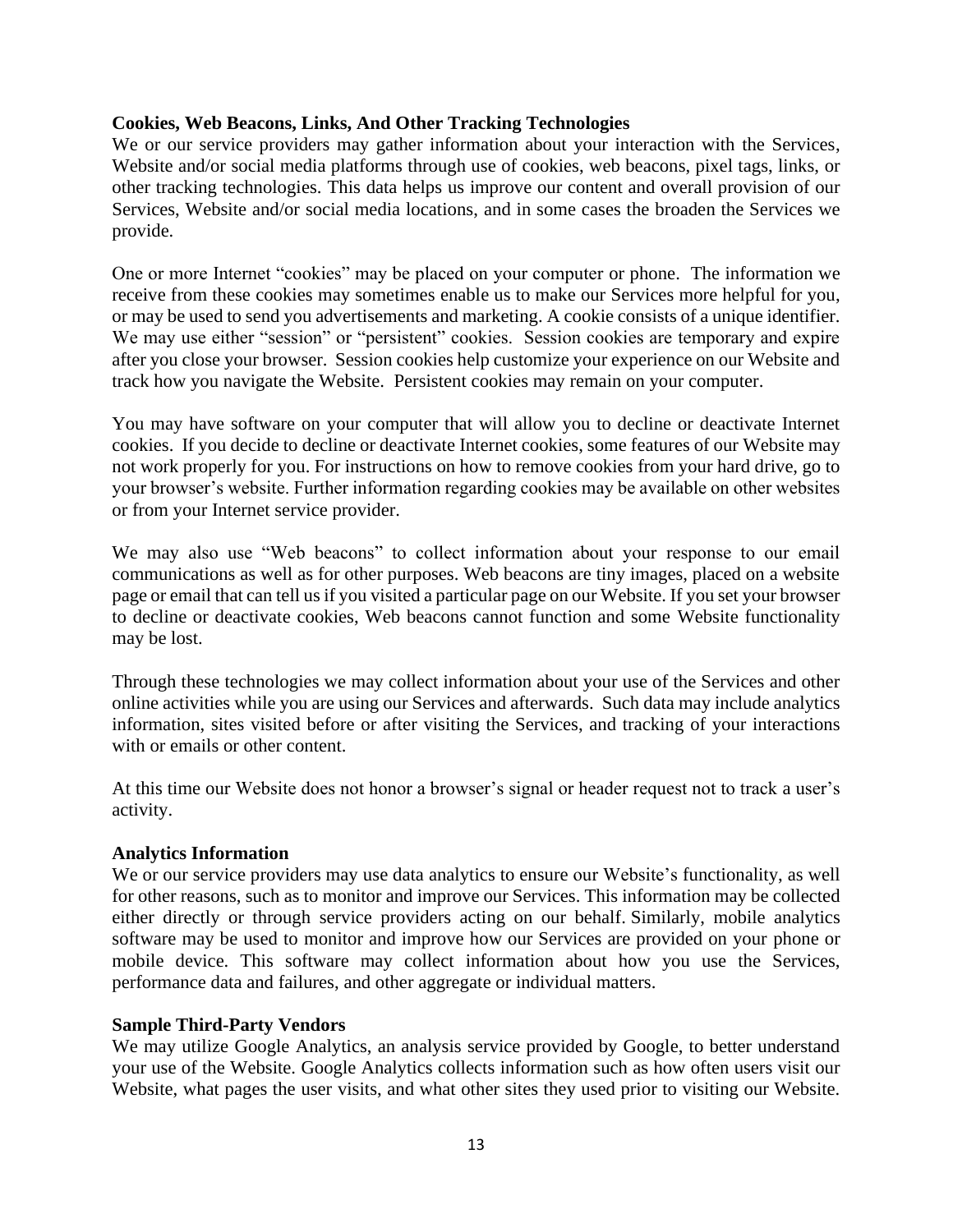We may also use Google Search Console, an analysis service provided by Google that allows us to measure traffic to our Website, review our Website's performance, address challenges, check indexing status, and optimize our Website's visibility.

Google uses the data collected to track and examine the use of the Website, prepare activity reports, and share the information with us as well as other Google services. Google may also use this information for its own advertising network. Google's ability to use and share information collected by Google Analytics about your visits to the Website is restricted by the [Google](https://www.google.com/analytics/terms/us.html)  [Analytics Terms of Use](https://www.google.com/analytics/terms/us.html) and the [Google Privacy Policy.](https://www.google.com/policies/privacy/) Google offers an opt-out mechanism for the web available [here.](https://tools.google.com/dlpage/gaoptout/)

We presently use a cloud-based development platform provided by Wix.com, Inc. ("Wix"). Wix collects certain information, both personally identifiable and not, regarding visitors to websites they host such as our Website. Non-personally identifiable information that Wix may collect include technical and aggregated usage information, such as website browsing activity, IP address, geo-location, or other unique identifiers for the device you use to access our Website. Wix may also collect information regarding your device, operating system, browser, screen resolution, language settings, keyboard settings, internet service provider, referring/exit pages, date/time stamps, and other technical information. Wix may retain correspondence transmitted through its service or other personal information of yours that is transmitted through your use of our Website. Wix may also permit advertising networks to use tracking technologies to collect information about your interests and preferences. Wix's ability to use and share information collected through its services is restricted by the [Wix.com Terms of Use](https://www.wix.com/about/terms-of-use) and the [Wix.com Privacy Policy.](https://www.wix.com/about/privacy) Wix.com offers an opt-out mechanism for certain third-party targeted advertisements.

We may also use other search engine optimization technologies through providers such as Moz and SEM Rush. These service providers may collect electronic messages you send to or receive from our Website, certain personal information you submit when creating an appointment through our Website, and technical information such as information about your Internet connection, equipment used to access our Website, and details about your use of our Website. Moz's ability to use and share information collected through its services is restricted by the [Moz's Terms of Use](https://moz.com/terms-of-use) and the [Moz Privacy Policy.](https://moz.com/privacy-policy) SEMrush's ability to use and share information collected through its services is restricted by the [SEMrush Terms of Service](https://www.semrush.com/company/legal/terms-of-service/) and the [SEMrush Privacy Policy.](https://www.semrush.com/company/legal/privacy-policy/)

### **Publicly Available Information**

We may collect information about you or your business from public sources when considering a working relationship, providing the Services, or performing other interactions in relation to the Services. This includes, without limitation, your business address, corporate filings, intellectual property filings, social media profiles, advertisements, or other public communications.

### **INFORMATION USE**

We may use your information for any legitimate business purpose consistent with applicable laws and regulations. Such uses may include, without limitation, such as offering or improving our Services, responding to your information requests, sending you updates or other information, notices, advertisements or marketing relating to our Services, or conducting business operations.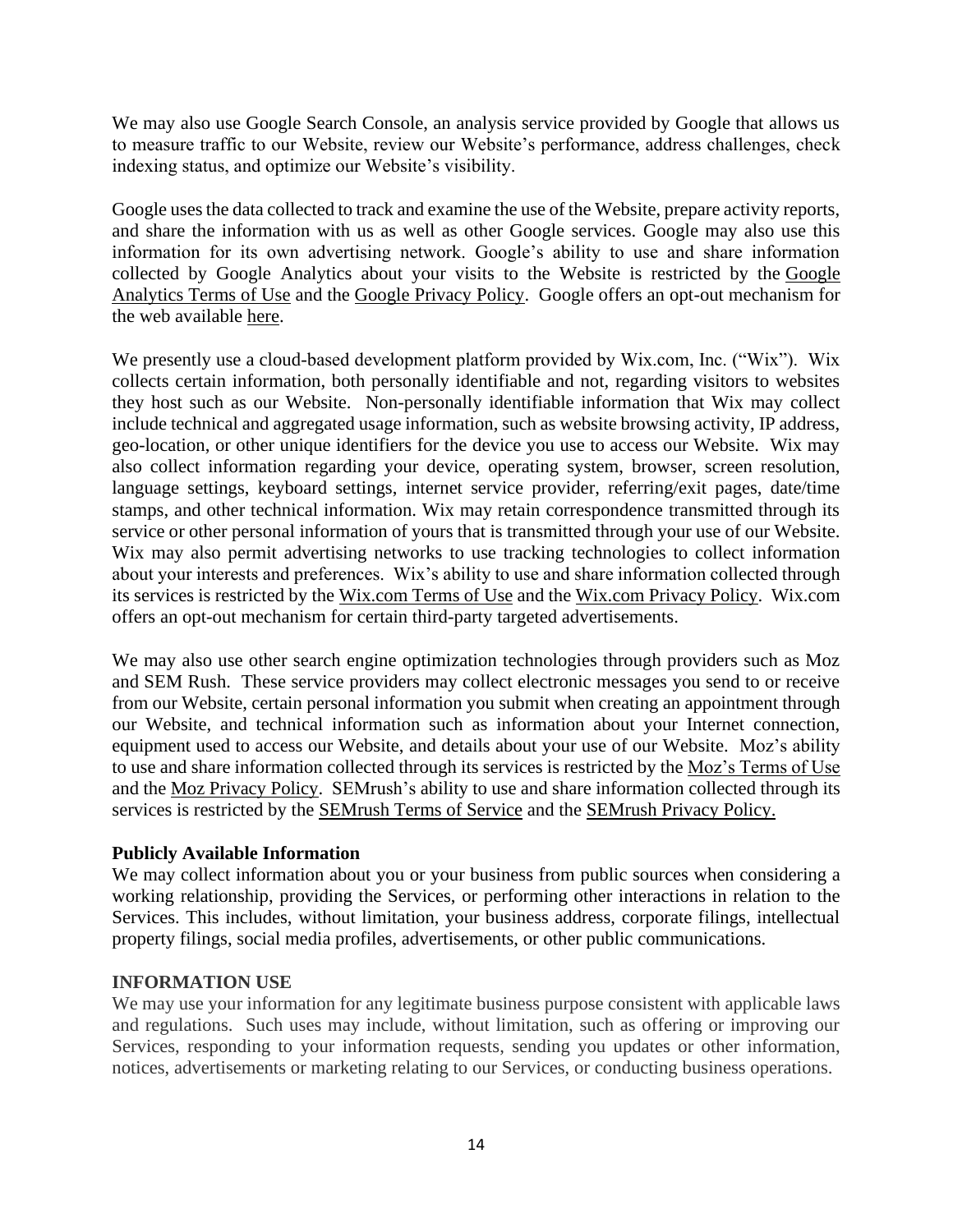We may use Personal Information from any of our Services users or Website or social media users or visitors for a variety of purposes. These may include, without limitation, performing or providing the Services, to comply with a law or regulation, when such use is needed for our legitimate interests or the interests of a relevant third party so long as your rights do not override these interests, where a legal claim may arise, if the information has already become public, or if you have consented to this use. The legitimate interests involved in these uses include, without limitation, carrying out business intake procedures (including conflicts screening, identity verification, and related searches), providing legal services, and marketing our Services.

When marketing our Services, we may contact you about legal or regulatory developments as well as our products, Services, offers, promotions, rewards, or events we offer that might be of interest to you. You may choose not to receive marketing communications through using the unsubscribe link on our email communications or emailing your request to us at the contact information provided below.

We may also use your information to verify the accuracy and quality of our mailing lists and other records. We may also use this information to monitor or analyze usage or other activities related to our services. If you provide information in connection with a job application, we may use it for all purposes relating to considering your candidacy for an opportunity to work with us.

# **INFORMATION SHARING**

We may share information, including your Personal Information. We may also share aggregated or de-identified information we receive from providing Services to you. We may share demographic information with our business partners so long as it does not identify your personal information. We may share and process information internally for a variety of reasons, including providing or operating Services for you in the normal course of business.

We work with many organizations and individuals to provide you with the Services ("Service Providers"). Service Providers may include website and data hosting companies, companies providing analytics tools and information, court services providers, intellectual property search and monitoring companies, financial transaction providers, and court representatives.

Information we share with our Service Providers or may include information you provide to us and information we collect about you through our research in providing our Services as well as the electronic services, tracking and other technologies we employ to provide our Services. We work with Service Providers to help us provide our Services, as well as operate our business and market our Services. Service Providers may use your information to perform these tasks on our behalf. We share Personal Information with our Service Providers as part of providing you with the Services. Sharing this information with our Service Providers is usually necessary so we can provide you with our Services or improve the Services we offer.

We may disclose your information to comply with one or more laws, regulations, ordinances, requests by a public official or other legal obligations. This may include court orders, subpoenas, o opposing party request while offering our Services. We may also share your information if we believe your actions violate our Terms of Service or privacy practice, when needed to comply with applicable laws, to protect our property or other interests, to prevent fraud or other illegal activity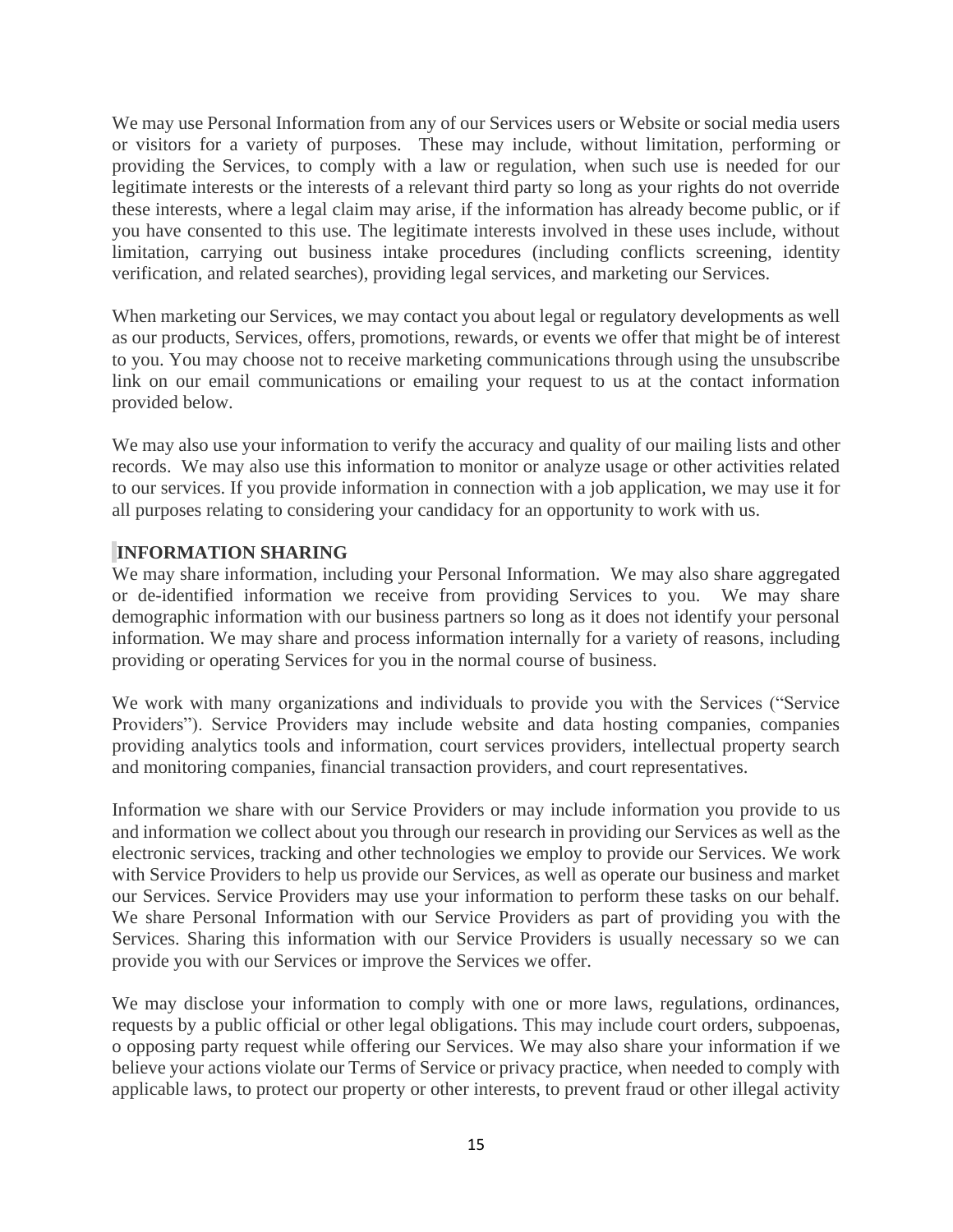perpetrated through the Services or under the name of our law firm or attorneys, or to protect a person's rights, safety, or property. This may include sharing information with other companies, lawyers, agents, or government agencies. Nothing in this Privacy Notice is intended to limit any legal defenses or objections that you may have to information disclosure requests from third party sources, whether public or private.

We may share your Personal Information upon your instructions or approval. This includes offering or providing our Services, or marketing activities when applicable.

We may share your Personal Information as part of, or in connection with discussions or realization of a merger, acquisition, divestiture, or other gain or alienation of our business, assets, or financing with another company.

The information we collect about you may be transferred, processed, or accessed by us in the United States, or in another country where we or our third-party service providers operate. Please be aware your Personal Information may be transferred to or maintained on computers located outside of your state or country. These other places will likely have different privacy laws than your own jurisdiction and may not be as protective. If you reside outside the United States and choose to allow us to collect information about you, we may transfer your Personal Information to the United States and process and store it there.

# **YOUR OPTIONS**

We aim to provide you with the rights granted by your governing jurisdiction. Please note that California residents have additional options as discussed at the end of this Privacy Notice.

### **Direct Marketing**

We may use your Personal Information for direct marketing purposes. We obtain your opt-in consent to our marketing communications through your use and access of the Website. We include an "opt-out" link in electronic newsletters and promotional emails we send you or other instructions on how to unsubscribe, so that you can inform us that you do not wish to receive such communications from us in the future. You can remove your information from our mailing or marketing lists by contacting us using the contact information provided in this Privacy Notice. When opting out of our mailing or marketing lists, we request you please provide your full name, company name, postal address, and email addresses to be removed to ensure we can locate you on our lists and remove the requested address(es). We will respond to your opt-out requests within a reasonable amount of time, no later than that required by law.

### **Information Security**

We take security measures and maintain certain security standards to protect against the loss, misuse, and alteration of the information we receive about you. Unfortunately, no one can fully guarantee the complete security of data transmissions or storage.

### **Links to Third Party Content and Other Websites**

Our website includes links to third-party websites, applications, and other services that we do not operate or control. Please note that this Privacy Notice does not apply to these third-party organizations and that we do not take responsibility for their content or actions to the greatest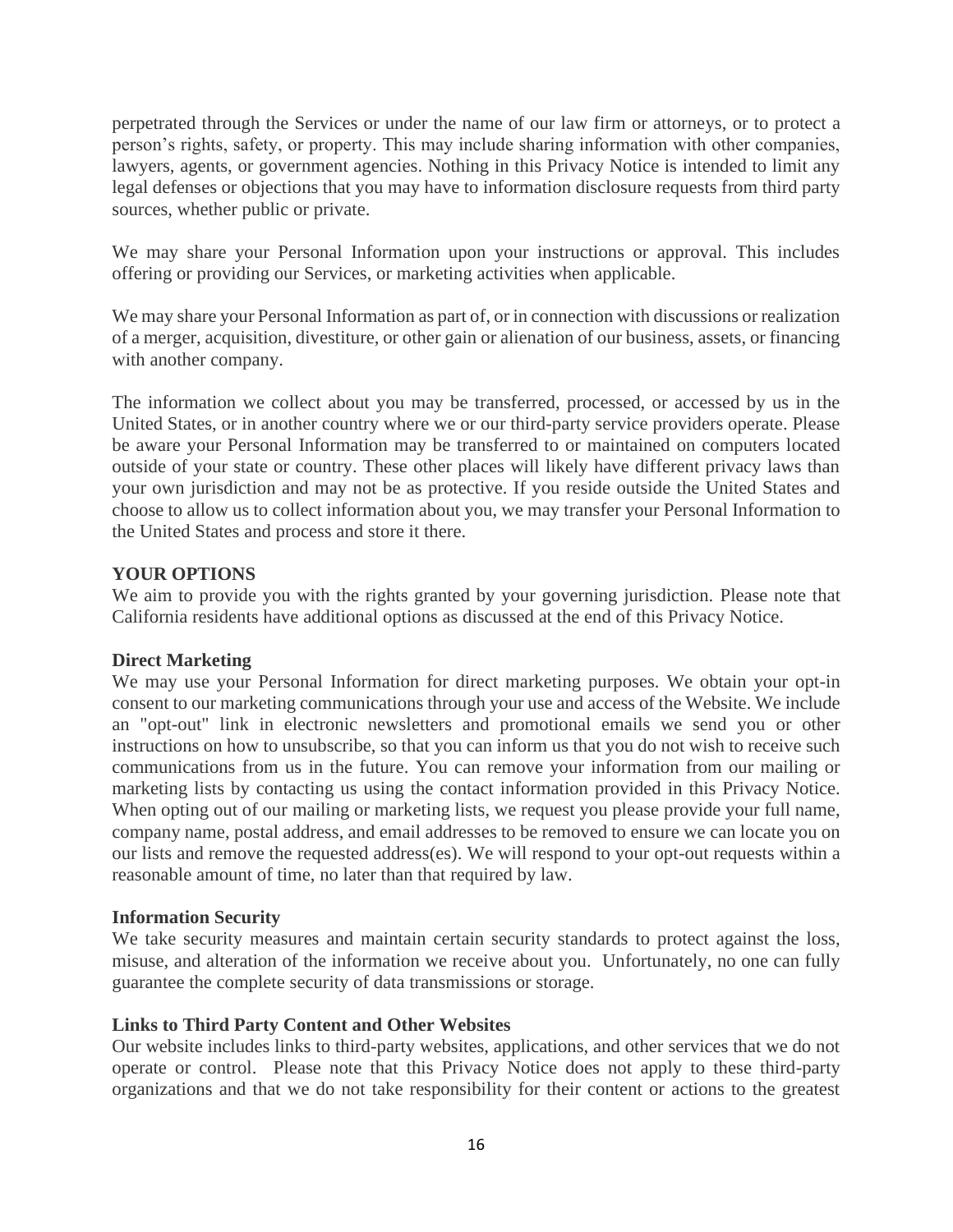extent permissible by law. You should review the privacy policies of a third-party organization before providing any information to them or by using their services.

### **Information Accuracy**

We work to keep our records accurate. If you notify us about changes or corrections in your information or want to access it, we will endeavor to make the appropriate corrections. Contact us at info@rieblinglaw.com if you feel your Personal Information should be corrected or updated. Please note that we may need to take certain steps to verify your identity before making these changes. We will respond to your request within a reasonable period of time, no less than that required by law. Please note that we may limit or deny your request if the law so permits or requires, if needed for a legitimate business purpose such as debt collection, or if we cannot confirm your identity. Subject to applicable law, we reserve the right to charge a reasonable fee to cover our costs incurred to provide you with the Personal Information or other information related to our Services that we hold about you. Please know that we may retain certain information as required by law or for legitimate business purposes despite your request.

# **Children Under the Age of Thirteen**

Our Website is not intended for anyone under the age of thirteen years of age. If you believe a child submitted personal information on or through our Website without the consent and supervision of a parent or guardian, please contact us at info@rieblinglaw.com so that we can take appropriate action.

### **Contact Information**

If you have any comments or questions about how we collect and use your Personal Information, please contact us through our mailing address Riebling IP, PLLC, 1717 Pennsylvania Ave., N.W., Suite 1025, Washington, D.C. 20006, our email at info@rieblinglaw.com, or by telephone to 202- 631-2021 to the attention of Peter J. Riebling.

### **California Consumer Privacy Act**

If you are a resident of the State California, you should review our California Privacy Policy for information about the additional rights you have under California laws including the California Consumer Privacy Act.

### **European Data Protection**

If you are located in the European Economic Area, you should review our European Data Protection Policy for information about the additional rights you have under this jurisdiction.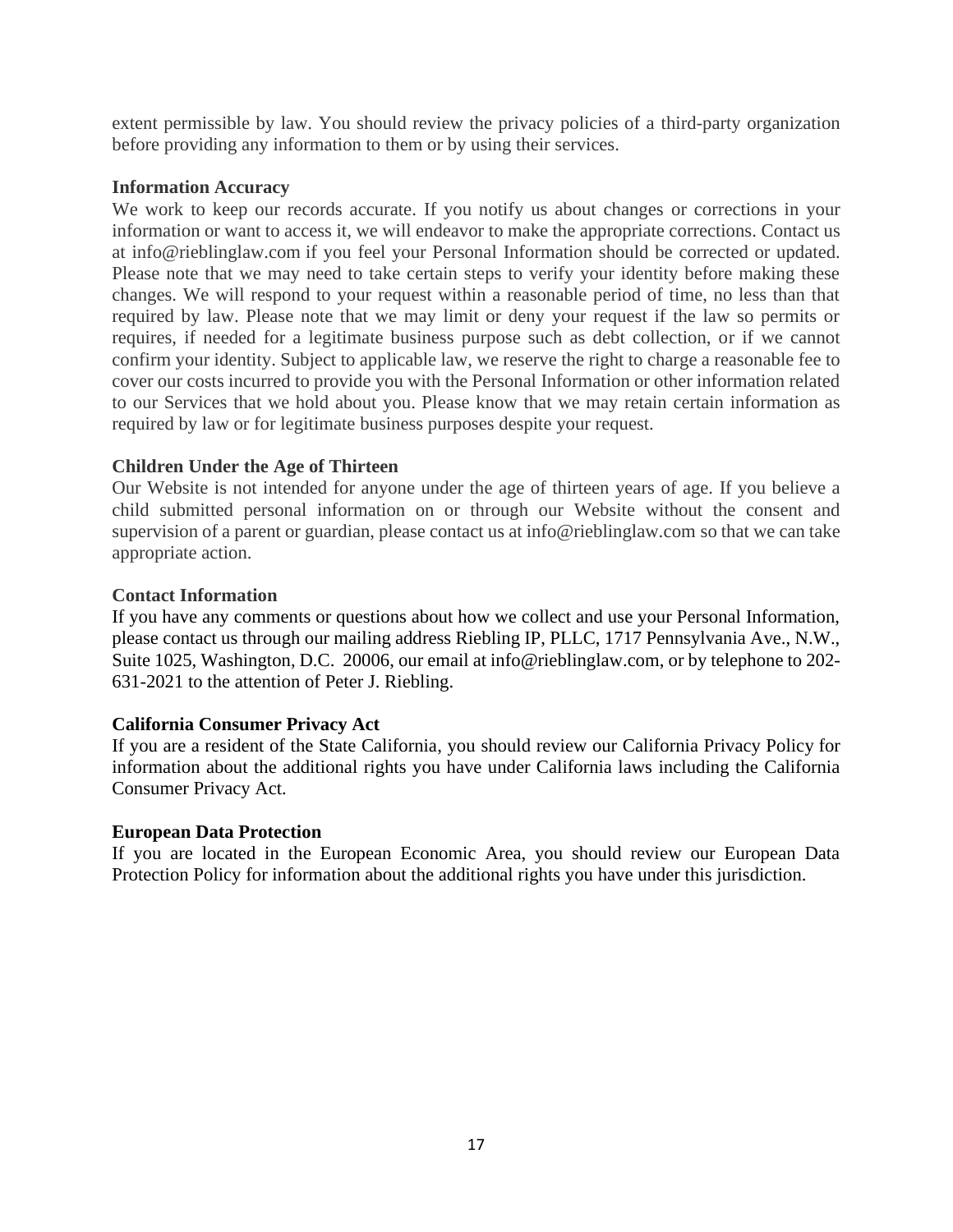# **PRIVACY STATEMENT APPLYING THE CALIFORNIA CONSUMER PRIVACY ACT**

If you are a California resident ("you" or "your"), you have certain rights regarding how RIEBLING ("we" or "our") manages personal information about you. These rights include your ability to request access or deletion of your personal information held by that business. You also have the right to request a business stop selling your personal information.

### **Information We Collect**

We may collect certain personal identifiers such as your name, address, email, phone number, vocational information or images, or transactional information. We may collect commercial information. We may also collect technical information such as your IP address, cookies, web beacons, other tracking programs, Website usage information, and feedback communications.

### **Why We Collect Your Information**

We may use personal identifiers to provide you with information or services you request, such as to facilitate scheduling an appointment or to send you information.

We may use personal identifiers and commercial information for general website administration, such as for analysis, testing, optimization, recordkeeping, quality control, and providing content. We may use personal identifiers, commercial information, and technical information to monitor use of our Website, as well as for security or marketing reasons.

### **How We Collect Your Information**

We may collect personal identifiers or commercial information directly from you as well as from professional or other information sources.

We may collect technical information from your use of our Website or correspondence with us.

# **How We Share and Sell Your Personal Information**

We may share personal information as necessary for certain "business purposes," as defined by the CCPA (Cal. Civ. Code 1798.140(d)). This may include sharing personal identifiers, commercial information, or technical information with providers of payment processing, customer relationship management, consulting, email, legal, auditing, vendors, or consultants.

While we do not sell your personal information in exchange for any monetary consideration. We do however share personal information for other benefits that could be considered a "sale," as defined by the CCPA (Cal. Civ. Code  $1798.140(t)(1)$ ). This includes sharing personal identifiers, commercial information, or technical information with advertisers, website analyzers, or other third-party service providers.

### **Your Right to Opt-out of Having Your Personal Information Shared or Sold**

While we do not sell your personal information for money, we do share your personal information with others for purposes that could be considered a "sale" under California law. To avoid any doubt regarding our compliance with the CCPA, we do offer you the ability to control how we collect and share your personal information.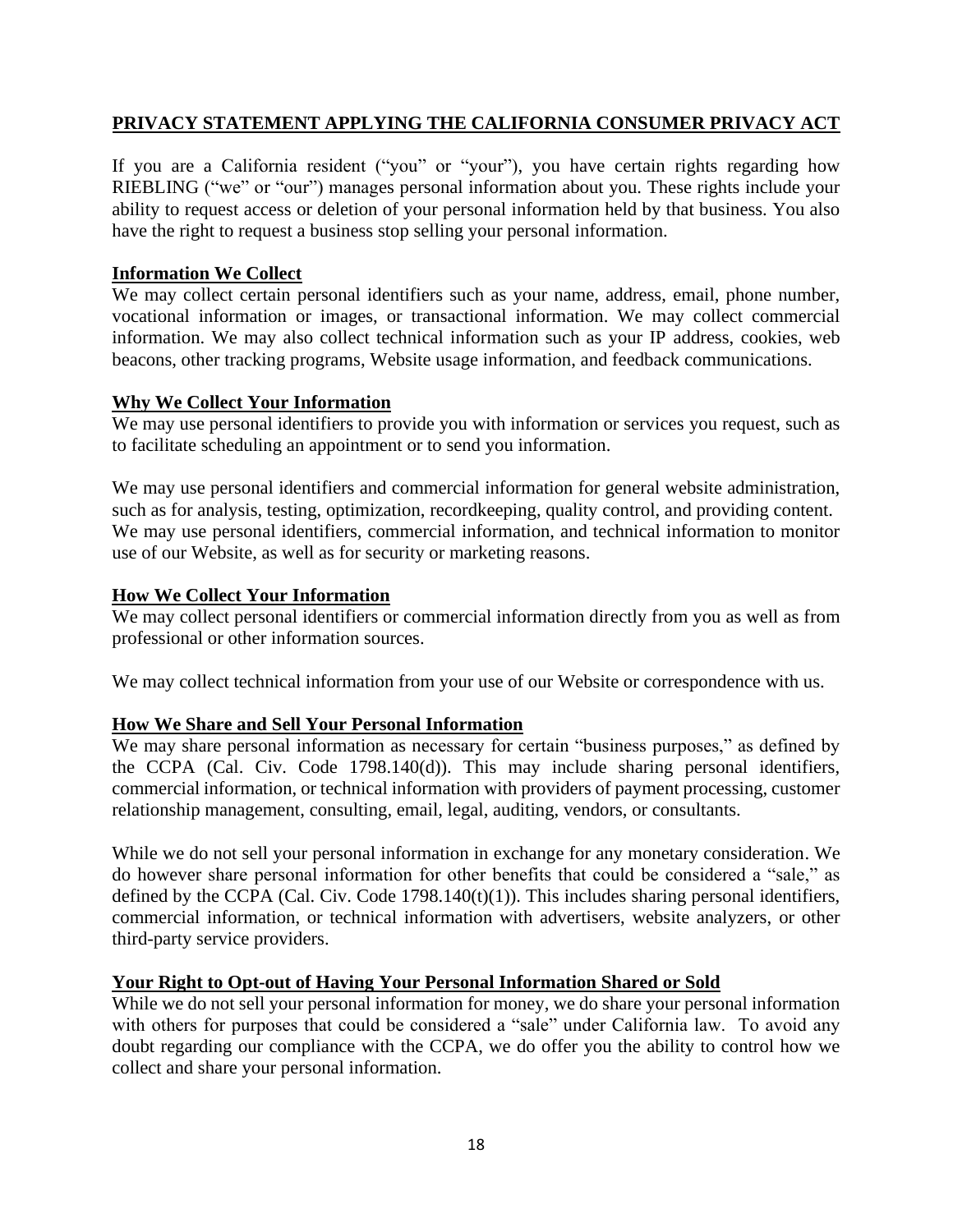You can opt-out of allowing us to share your personal information with others by sending an email, indicating your request to opt-out of sharing your personal information, to info@rieblinglaw.com. Our privacy team will review and respond to your request.

If you opt-out of allowing us to share your personal information with others, we may still use aggregated and de-identified personal information so long as it does not readily identify you. You may not receive communications from us and may experience some changes when interacting with our Website. We may also retain your personal information to comply with legal obligations, complete business transactions, or resolve disputes.

# **Your Right to Request Disclosure**

You have the right to request disclosure about what categories of personal information we share, "sell", or otherwise disclose for a business purpose about you. You also have the right to request disclosure of the categories of third parties receiving your personal information from us. You have the right to request disclosure of specific of information as well. Below is a full list of the information that you can include in your request.

- The categories of personal information that we have collected about you.
- The categories of personal information we have shared, disclosed, or "sold" about you.
- The categories of sources from which we have collected the personal information.
- The specific personal information we have collected about you.
- Our reasons for collecting or selling the personal information.
- The categories of third parties receiving personal information from us, whether the information was shared, disclosed, or "sold".

You can exercise your right to request disclosure of your personal information by sending an email, indicating your request for disclosure of personal information, to info@rieblinglaw.com. Our privacy team will review and respond to your request. Please note that we will need to confirm your identity which may require additional information disclosures to make sure we do not disclose your information to another person who should not receive it.

# **Your Right to Request Deletion**

You have the right to request us to delete any personal information about you that we have collected from you. There are limitations to this right. We may retain your personal information in our records for legal, administrative or compliance reasons. We may also retain your personal information to conclude any transactions that have not been completed or collect outstanding debts.

You can exercise your right to request deletion of your personal information by sending an email, indicating your request to delete your personal information, to info@rieblinglaw.com. Our privacy team will review and respond to your request. Please note that we will need to confirm your identity which may require additional information disclosures to make sure we do not respond to requests to delete your information from another person who should be able to authorize it.

# **Your Right to Not to be Treated Differently Due to Exercise of Your Rights**

To the best of our capabilities, we will not treat you differently just because you have exercised any of the rights you hold. This means we will not deny you a particular service or intentionally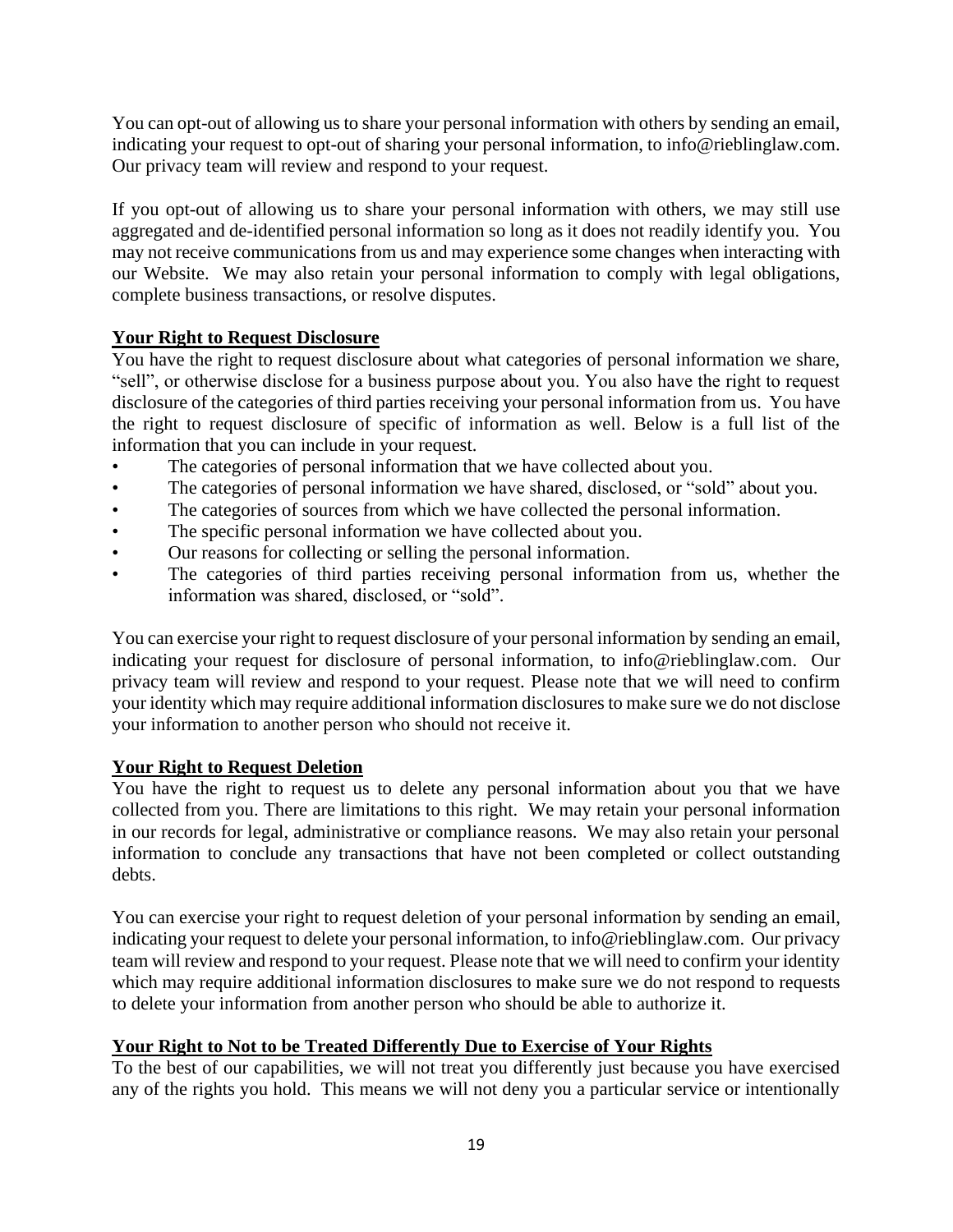provide you with a different level or quality of services because you exercised any of your rights. You may experience some changes in your use of our Website, which will have nothing to do with your exercise of your rights and would only be due to the absence of technical information used to optimize your interaction with our Website.

# **Contact Us**

We are committed to resolve your complaints about your privacy and our collection or use of your personal information. If you are a resident of California and have any inquiries or complaints regarding our Privacy Statement, you should contact us at info@rieblinglaw.com.

# **California and Delaware "Do Not Track" Disclosures**

California and Delaware law require us to indicate whether we honor the "Do Not Track" settings in your browser concerning targeted advertising. We do not monitor or respond to Do Not Track requests from your browser at this time.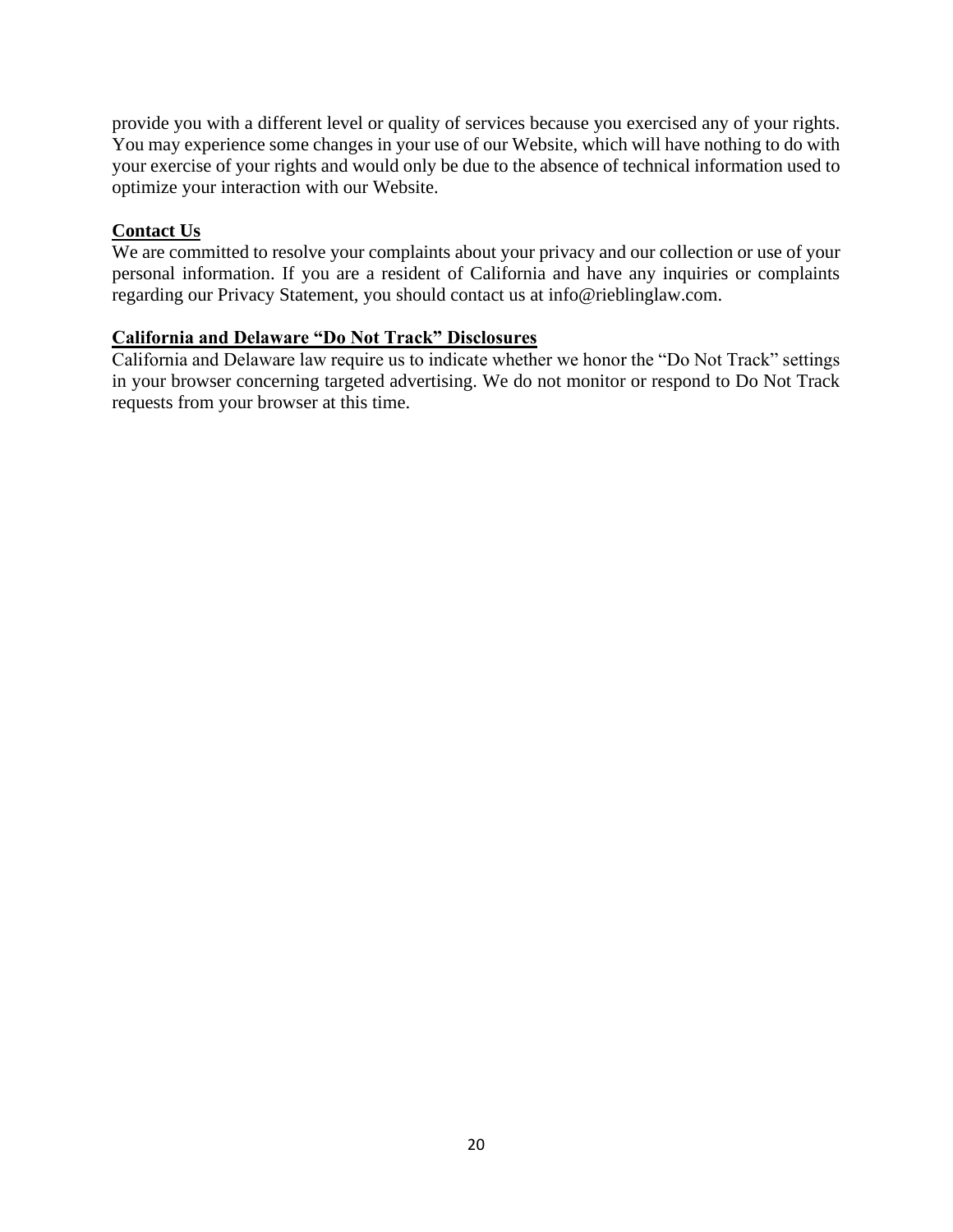### **EU AND UK PRIVACY POLICY**

This Privacy Policy (the "Policy") and our Privacy Notice describes how and why RIEBLING ("we", "us", or "our") uses and protects the personal information you provide to us when you visit, access or use [www.rieblinglaw.com](http://www.rieblinglaw.com/) (our "Website") or any of our social media locations, request or receive professional services, send us emails or correspondence or when we receive or are copied on any emails or correspondence, participate in our educational or marketing events, request information from us, or when you otherwise provide information to us (collectively, our "Services"). Your use of the Website, our social media locations, and our inclusion on any emails or correspondence (outside reading our Privacy Notice, Policy, and Terms of Service) manifests your assent agreement and acceptance of our Privacy Notice, Policy and Terms of Service and your confirmation you have read and understand these agreements, terms and conditions, including how and why we use your Personal Information. Personal Information is information that either reveals your specific identity, or directly relates to you as an individual. If you do not agree with our Policy, Privacy Notice and Terms of Service, do not use our Website. Your use or access of this Website is a statement that you agree to the terms of our Privacy Notice, the Policy and Terms of Service.

People residing in the European Union or United Kingdom may have certain rights related to your information that we process. These rights may apply in some limited cases and depend upon your location. If you request this information from us and provide sufficient information for us to confirm you are a valid recipient for this data, we can help you with managing, correcting, providing copies of, objecting to, restricting processing of, receiving portable copies of, or deleting certain Personal Information. There are circumstances where you may have the right to influence how we use your Personal Information, and you may have the right to file a complaint with an appropriate data privacy regulatory authority.

### **Information Collected**

We may use or otherwise process Personal Information from people residing in the European Union or United Kingdom through the legitimate interest in providing you with information and services that you request from us, based on your consent, to perform services for our clients, as otherwise required by law or relevant judicial or administrative body, or alternative legal bases as circumstances dictate.

The types of Personal Information data we may collect, use, transfer, or store may include any of the following categories:

- Identity: this may include your name, title, and gender.
- Contact Details: this may include your email address, physical address, and phone number.
- Marketing Information: this may include your preferences for receiving marketing communications or information updates from us or our third-party service providers and your communication preferences.

Unless specific circumstances call for it or we receive it for reasons other than deliberate collection, we should not collect any information about your race, religion, beliefs, sexual orientation or practices, political or trade affiliations, health, or criminal history.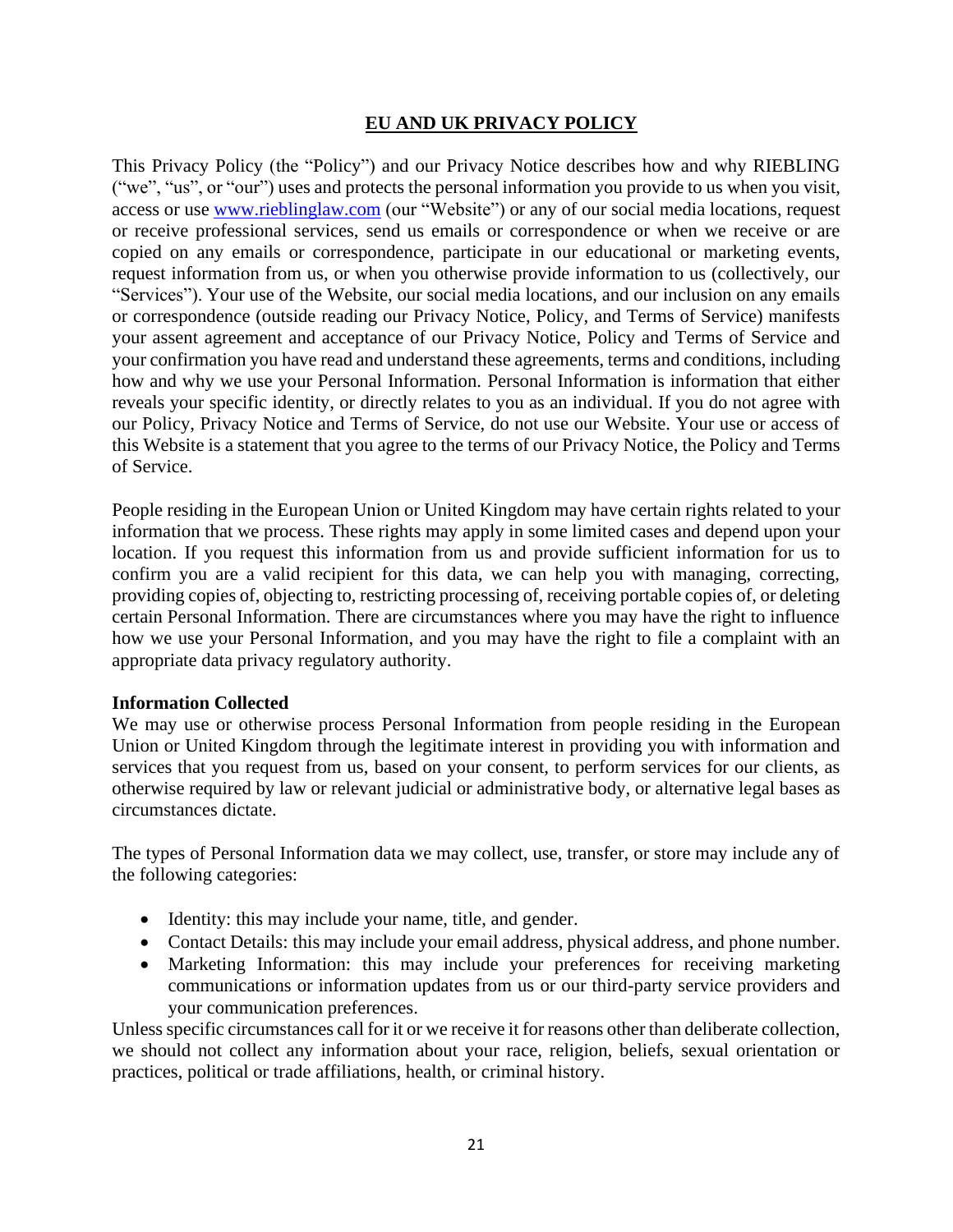If you are working with RIEBLING, we ask that you inform us if your personal data changes.

This Website includes links to third-party websites as well as other applications and software programs. Using these applications or following these links may authorize companies that are unrelated to RIEBLING and outside of our control to collect or share information about you.

We, or our outside service providers, may also store certain information and preferences about you from your use of the Website. These categories may include:

- **Aggregated Data:** this may include statistical or demographic data and used for any permitted purpose. The information is not considered Personal Information or otherwise sensitive so long as it does not directly or indirectly reveal your identity.
- **Systems Data:** this may include internet protocol address, your geographical and time zone preferences, and information about your browser and applications, operating system, computer settings, or other information about the devices you use to access the Website.
- **Usage Data** includes information about how you use our Website or Services.

# **How We Collect Information**

We collect or receive information from and about those who seek or are provided with legal services from the firm, as well as others involved parties. We use automatic data collection and analytics technologies to collect information about your equipment, domain name, patterns of use, communication data and the resources that you access and use on the Services

We or our service providers may gather information about your interaction with the Services, Website and/or social media platforms through use of cookies, web beacons, pixel tags, links, or other tracking technologies. We may also use "Web beacons" to collect information about your response to our email communications as well as for other purposes. Through these technologies we may collect information about your use of the Services and other online activities while you are using our Services and afterwards. Such data may include analytics information, sites visited before or after visiting the Services, and tracking of your interactions with or emails or other content.

At this time our Website does not honor a browser's signal or header request not to track a user's activity.

We or our service providers may use data analytics to ensure our Website's functionality, as well for other reasons, such as to monitor and improve our Services. Similarly, mobile analytics software may be used to monitor and improve how our Services are provided on your phone or mobile device.

We may utilize Google Analytics, an analysis service provided by Google, to better understand your use of the Website. Google Analytics collects information such as how often users visit our Website, what pages the user visits, and what other sites they used prior to visiting our Website. We may also use Google Search Console, an analysis service provided by Google that allows us to measure traffic to our Website, review our Website's performance, address challenges, check indexing status, and optimize our Website's visibility.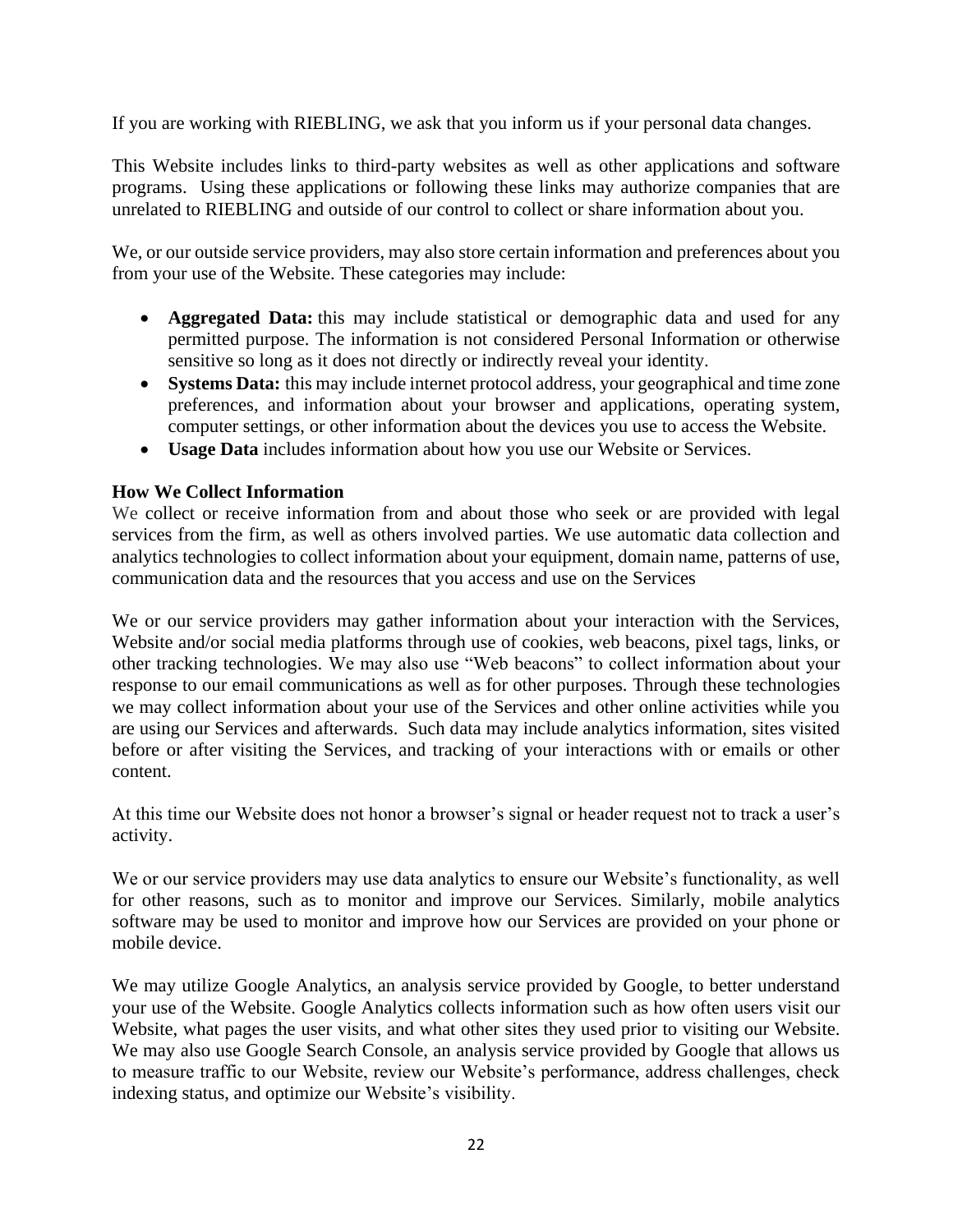We presently use a cloud-based development platform provided by Wix.com, Inc. ("Wix"). Wix collects certain information, both personally identifiable and not, regarding visitors to websites they host such as our Website. Wix may retain correspondence transmitted through its service or other personal information of yours that is transmitted through your use of our Website. Wix may also permit advertising networks to use tracking technologies to collect information about your interests and preferences.

We may also use other search engine optimization technologies through providers such as Moz and SEM Rush. These service providers may collect electronic messages you send to or receive from our Website, certain personal information you submit when creating an appointment through our Website, and technical information such as information about your Internet connection, equipment used to access our Website, and details about your use of our Website.

We may collect information about you or your business from public sources when considering a working relationship, providing the Services, or performing other interactions in relation to the Services. This includes, without limitation, your business address, corporate filings, intellectual property filings, social media profiles, advertisements, or other public communications.

### **Legal Basis for Using Personal Information**

We generally process Personal Information of those residing in the European Union or United Kingdom on the legal basis of our legitimate interests in performing the Services you requested or requested by one of our clients. We may rely on alternate legal bases under certain circumstances, such as compliance with a legal or regulatory obligation, contract performance, or with your specific consent. If we are processing your Personal Information using your consent, we will obtain your opt-in consent. You may withdraw your consent to receiving marketing materials or for any other processing purposes based upon your consent at any time by contacting us at info@rieblinglaw.com.

### **Sharing Your Personal Information**

We may disclose and share your Personal Information to the following recipient categories:

● To third-party service providers and partners who provide data processing and related services to us, as described in the "How We Collect Information" section.

● To any law enforcement, administrative, regulatory, government agency, or court of competent jurisdiction, or to any other third-party where we believe disclosure of Personal Information is necessary by law or regulation, to protect or assert a legal right of one of our clients or RIEBLING, or as we deem necessary to protect your interests or those of another person.

We may also share your Personal Information with anyone you have given your consent to disclose it to.

Should RIEBLING participate in a proposed purchase, merger, acquisition, or divestiture of any part of its business, we may disclose Personal Information to a potential purchaser subject to the limitations of our Policy and Privacy Notice.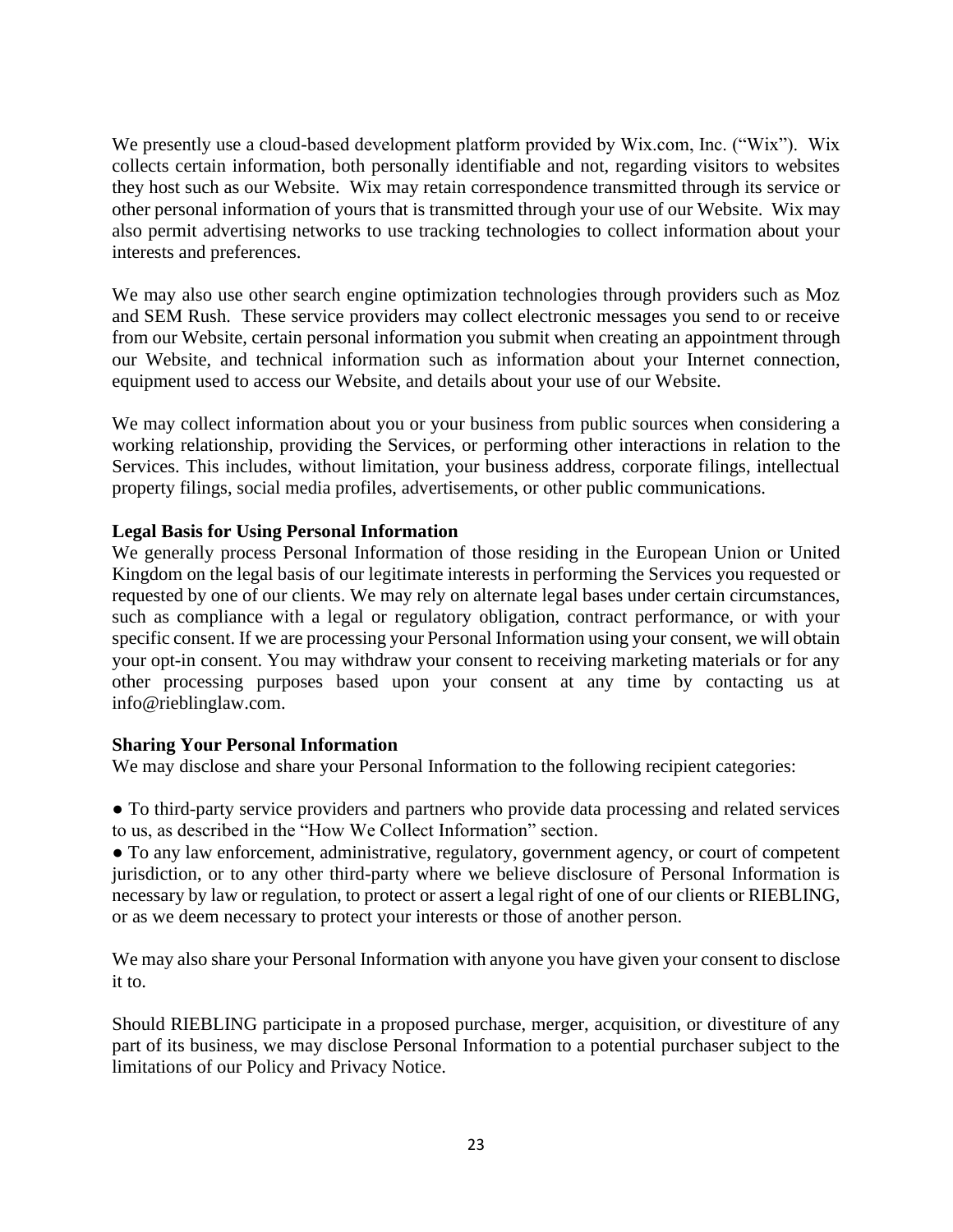### **Securing Your Personal Information**

We endeavor to use what we believe are appropriate technical and organizational measures, e.g., off the shelf computer security software, to protect third-party access to your Personal Information we collect and process. These measures are intended to limit Personal Information loss, use, alteration, or unauthorized access or disclosure.

#### **International data transfers**

We and our third-party service providers may operate in the European Union, United Kingdom, and around the world. When we collect your Personal Information it may be processed in countries with different data protection laws than your own. We cannot guarantee, represent or warrant that any third-party providers or partners have implemented any safeguards or follow any European Union and United Kingdom data protection protocols and laws. If you have questions about, or need further information concerning, international data transfers, please send an email to info@rieblinglaw.com.

#### **Data Retention**

We will retain Personal Information collected from you so long as we have an ongoing legitimate business need to do so. This may include providing you with Services or complying with our legal, accounting, tax, or other reporting obligations.

When we have no ongoing legitimate business need to process your Personal Information, we will either delete or anonymize it. If this is not possible (for example, when the information is archived), we will securely store your Personal Information and prevent further processing until we can delete it.

If you have questions about, or need further information concerning our Personal Information retention periods, please email us at info@rieblinglaw.com.

### **Your Data Protection Rights**

Under certain circumstances, you have data protection law rights for your Personal Information. In these circumstances, you may:

- Access (receive a copy), request correction, update, request deletion, or request a transfer of your Personal Information.
- You may request restriction of our processing of your Personal Information in certain circumstances. In such cases, you may be able to first confirm the Personal Information is accurate, or assert we are unlawfully using your Personal Information but do not want it deleted, where you have objected to our use of your Personal Information but we need to determine if there is an overriding legitimate ground to use it, or where you need us to hold onto your Personal Information when we would delete it otherwise.
- Object to having your Personal Information processed. In which case, you may ask us to restrict its processing.